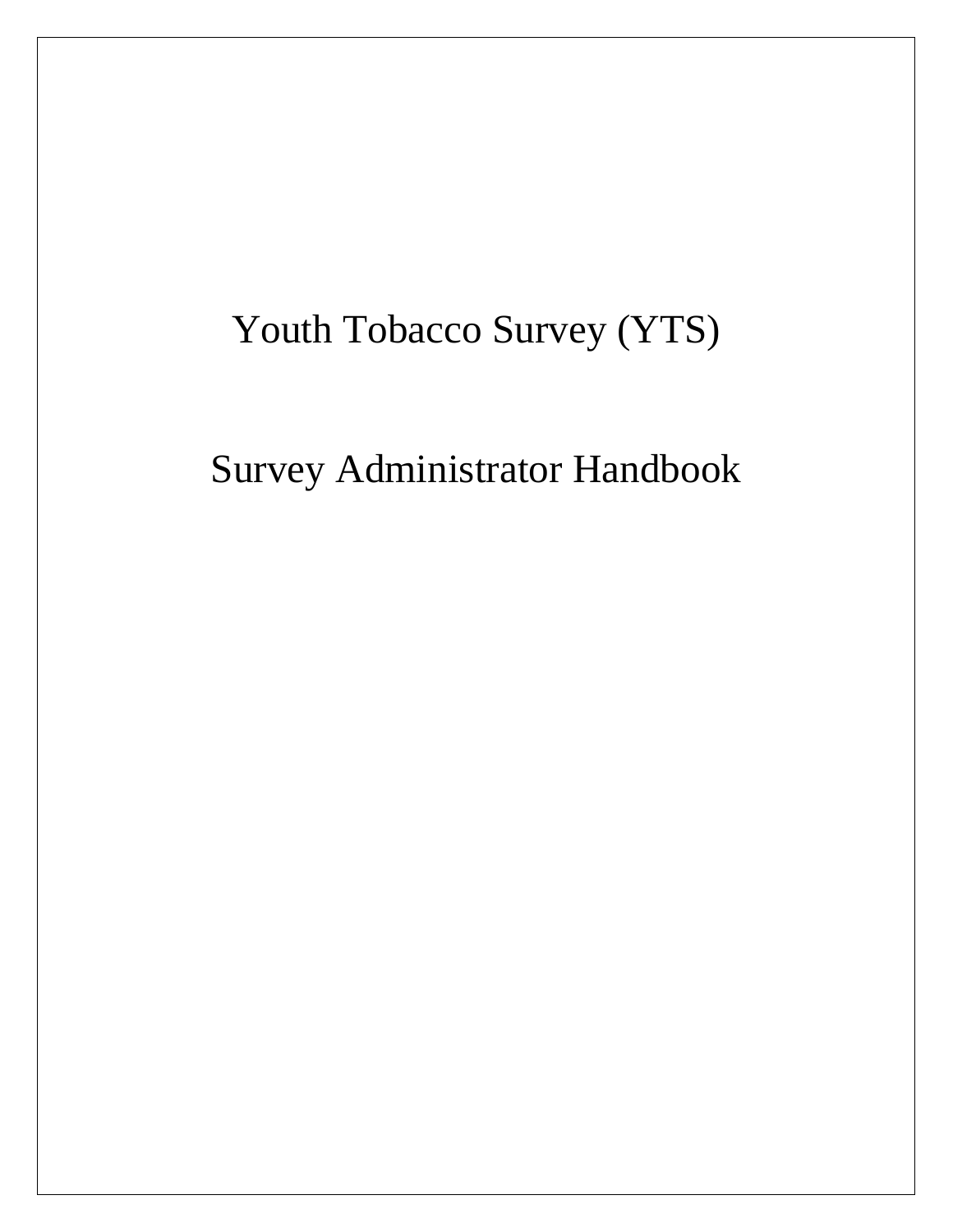# Youth Tobacco Survey Administrator Handbook

|                                                   | <b>Page</b> |
|---------------------------------------------------|-------------|
| <b>YTS</b> at a Glance                            | 3           |
| <b>YTS Overview</b>                               | 6           |
| <b>YTS Sample Selection</b>                       | 8           |
| <b>School Participation</b>                       | 13          |
| Completing the Forms                              | 15          |
| Administering the YTS                             | 20          |
| <b>Instructions for Survey Administrators</b>     | 23          |
| Submitting the data for analysis                  | 26          |
| <b>YTS Check List</b>                             | 28          |
| Analyzing the Data                                | 31          |
| <b>YTS Frequently Asked Questions and Answers</b> | 32          |
| Sample Letter of Support                          | 34          |
| <b>Sample Parental Permission Form</b>            | 35          |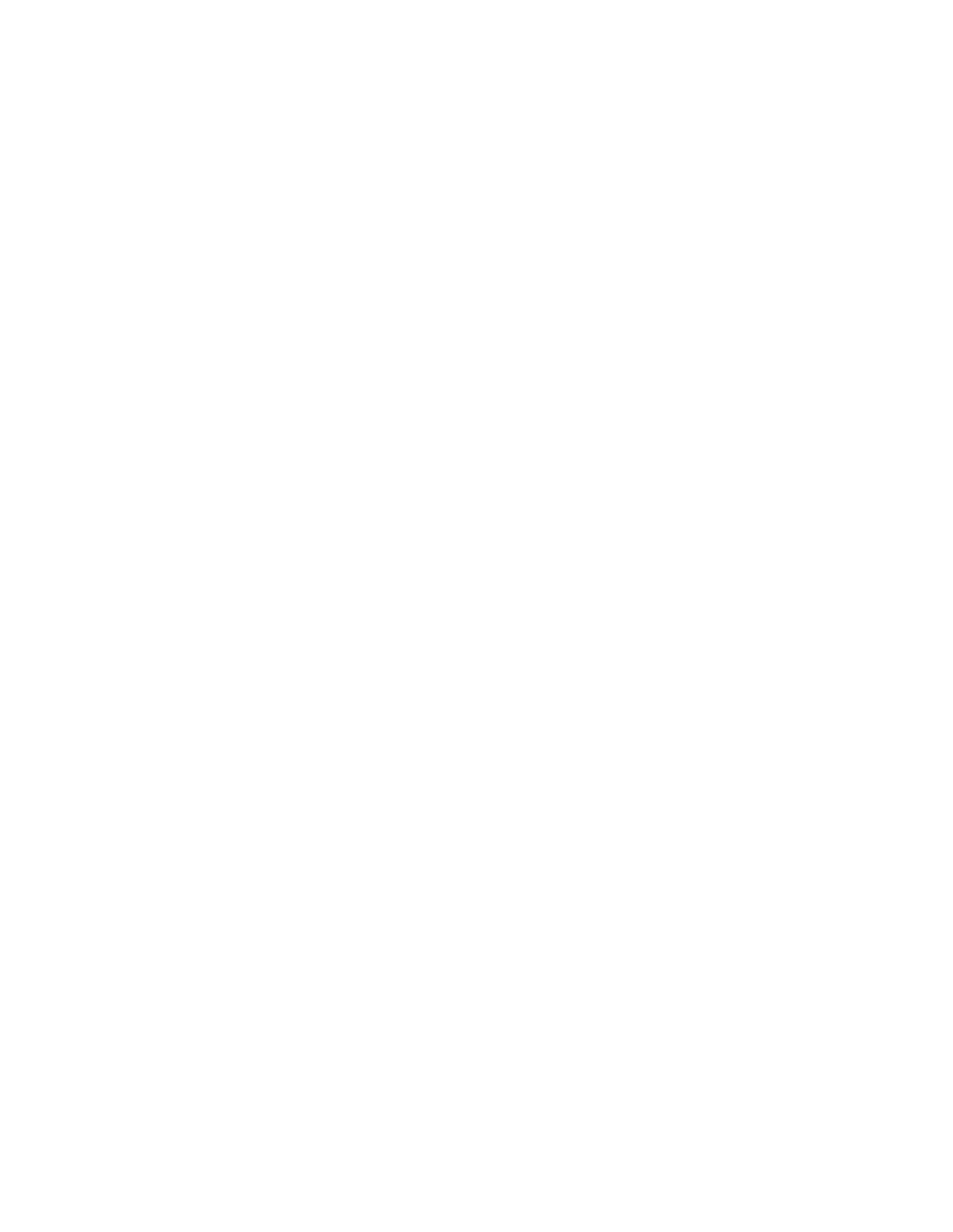# YTS Overview

The Youth Tobacco Survey (YTS) is intended to enhance the capacity of agencies and organizations to design, implement, and evaluate tobacco prevention and control programs. The data currently available in states that have not yet conducted the YTS are limited to prevalence rates for cigarette, cigar, and smokeless tobacco use. Measures that are missing include prevalence of other tobacco products (i.e., pipe use, bidis, and kreteks), knowledge and attitudes regarding tobacco use, indicators of the impact of media and advertising, information on the enforcement of minors' access regulations and laws, knowledge of tobacco in school curriculum, cessation attempts and successes, and exposure to environmental tobacco smoke (ETS). By conducting the YTS, states will be able to design, implement, and evaluate tobacco prevention and control programs.

After reaching financial settlements with the tobacco industry, the states of Florida, Mississippi, and Texas conducted the first Youth Tobacco Surveys in the spring of 1998. Technical assistance was requested from the Centers for Disease Control and Prevention's (CDC) Office on Smoking and Health (OSH) to aid in the collection of baseline data with respect to youth tobacco use. In November of 1998, OSH conducted the first YTS Workshop for states to develop a core YTS questionnaire and review procedures for sampling, analysis and reporting of data. As part of the workshop, states developed a core YTS questionnaire consisting of 54 tobacco specific questions and also a set of optional questions that could be added to meet the individual surveillance and evaluation needs of each state. During the spring of 1999, nine states conducted state-specific Youth Tobacco Surveys: Arkansas, Florida, Georgia, Kansas, Mississippi, Missouri, Oklahoma, Tennessee, and Texas.

The second YTS workshop was held in September of 1999. Once again, core questions, sampling, analysis, and data reporting procedures were reviewed. States representatives updated the core YTS questionnaire to include 63 tobacco specific questions and revised the set of optional questions that could be added to meet the individual surveillance and evaluation needs of each state. Four states conducted state-specific Youth Tobacco Surveys in the fall of 1999, 22 during spring of 2000, 8 during fall of 2000, and 11 during the spring of 2001. Eight states conducted the YTS in fall 2001, and 21 states conducted the YTS in calendar year 2002. Since 2002 the YTS has witnessed steady participation from several states and archived, historical data illustrating state participation is available for each of the calendar years and individual semesters.

The YTS uses a two-stage probability sample design to select the schools and students for the YTS. Typically both middle and high schools will be asked to participate in a standard statewide effort.

During the administration of the survey, representatives from the Department of Health (and possibly officials from other organizations such as local county health departments, Area Prevention Resource Centers and/or voluntary agencies) will administer the YTS in their respective geographic locations. Everyone will play a crucial role in obtaining clearance from local schools, scheduling survey dates, delivering supplies, administering the surveys and assuring the completed Answer Sheets make it back to the Department of Health.

The YTS data will make significant contributions to understanding the influence of tobacco marketing, advertising and products on the youth of participating states.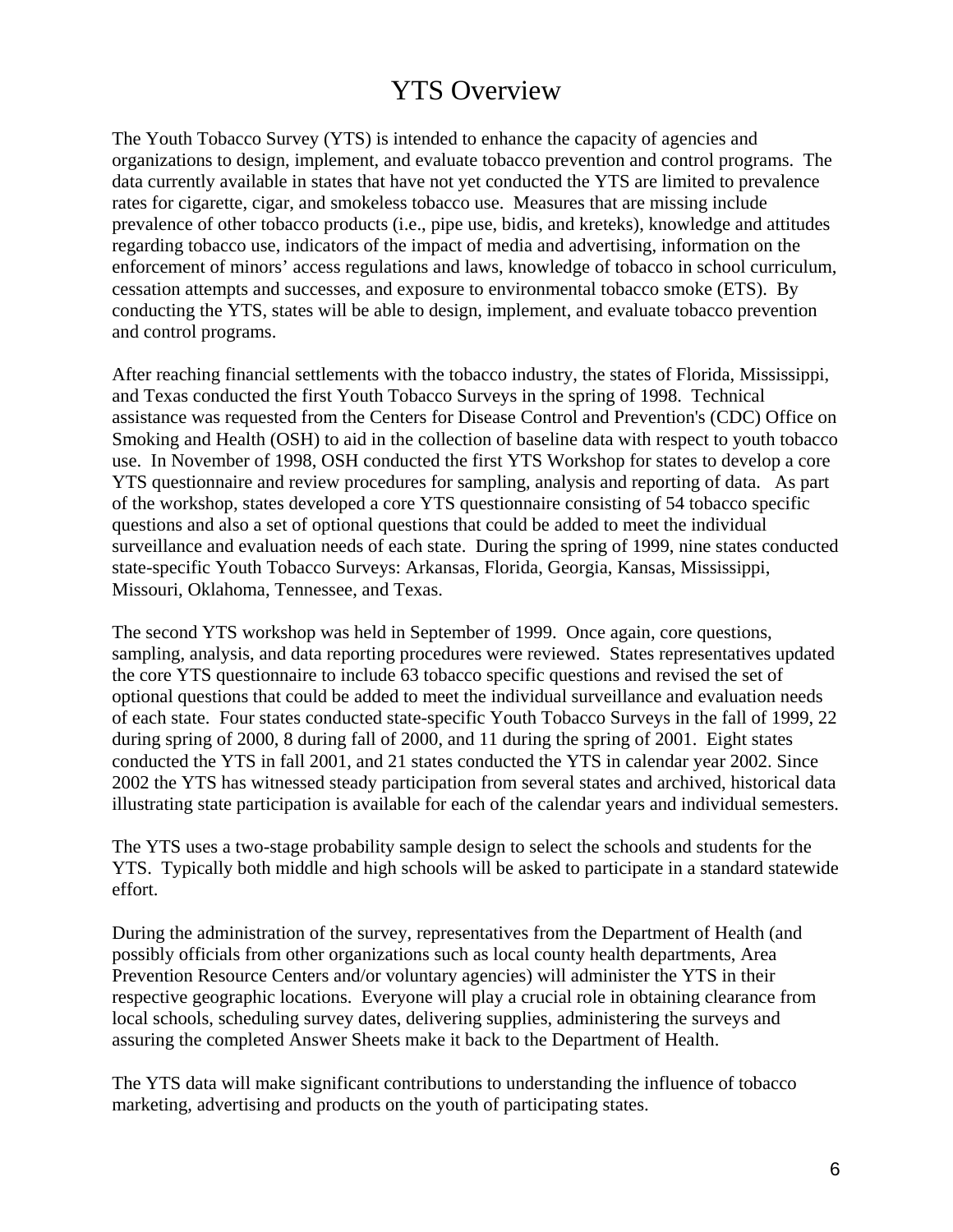# YTS SAMPLE SELECTION

The quality and usefulness of results from your YTS depend largely on the procedures used to select the participating schools and classes (and thus students)<sup>1, 2</sup>. Because surveying every student in your state or district is usually impossible, impractical, and unnecessary, a sample of the entire population should be selected. Samples can be selected in many ways. The results from a good sample can be generalized to the entire student population from which the sample was drawn. The results from a poor sample only refer to students who participated in the survey.

A good sample is scientifically selected and gives each eligible student a known probability of being in the sample. This is called probability sampling.

A good sample design is efficient and produces results that are more precise than those from other possible samples of the same cost. The more precise your results, the more confidence you can have in them. An efficient sample design is dependent on both sample size and the selection procedures. For a given sample size, more precise results can be obtained by conducting the survey in a larger number of schools. This is particularly true when students in the same school tend to be more similar than students in different schools. Samples that are obtained using large numbers of students in a few schools will tend to reflect the characteristics of the particular schools that are selected. Estimates from such samples will result in relatively high variability of the estimates and less precision. Samples that are obtained using small numbers of students in many schools will more accurately reflect the population. In general, estimates from these samples will be close to the values for the entire population, i.e., they will have better precision. Very large samples are usually not necessary because they require more documentation and more follow-up for only a slight increase in precision.

The YTS uses a two-stage sample design using PCSample. Although many methods of selecting a good sample of schools, classes, and students exist, a computerized selection process using this program is recommended. PCSample selects a probability sample of schools as well as instruction sheets to be used in selecting classes within each school. The number of classes to be selected within each school is generally similar, but may vary across schools.

PCSample not only makes sample selection much easier, but the program also provides an efficient tracking system and contains information that is useful during data analysis.

# **Stage 1: Selection of Schools**

Since students in grades 6 through 12 are targeted, eligible schools include junior high, middle and high schools (or any school that consists of students in grades 6-12). Schools that serve grades 6 through 8 and schools that serve grades 9-12 are selected separately to produce a sample of "middle schools" and a sample of "high schools."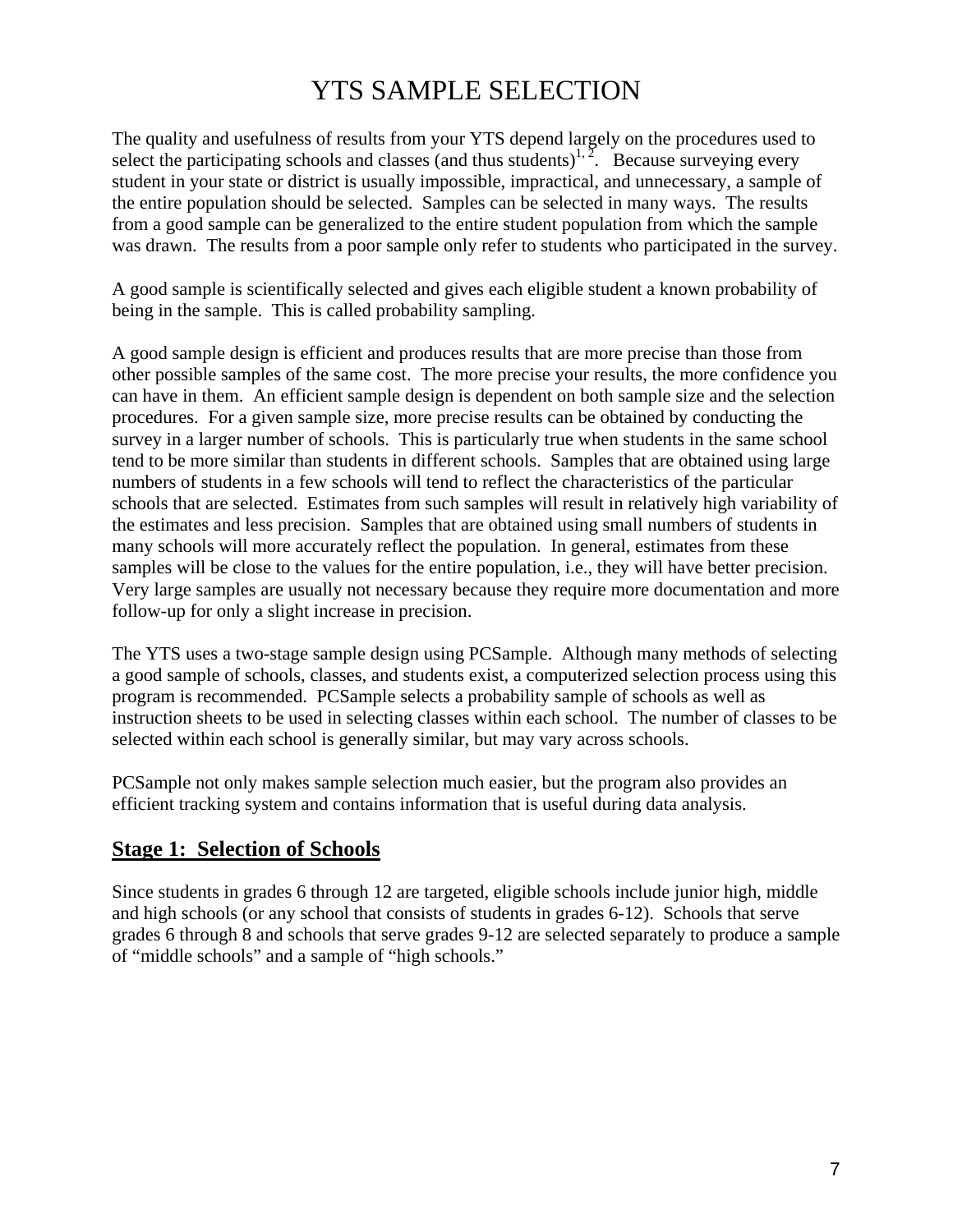Because there are only a finite number of middle and high schools in chosen in your sample, the participation of each selected school is essential to the scientific validity of this survey. **There will be NO replacement or substitution for schools that do not agree to participate!** When schools refuse to participate, the representativeness of the sample is threatened. Thus, it is important that every effort is made to enlist the participation of the selected schools. If you would like more information or have questions about how the schools were selected, please contact the EPI branch of OSH 770-488-5355 or 770-488-5845, you could also try contacting your project officer for more details in the event you hare having difficulty getting through to one of those phone numbers.

# **Stage 2: Selection of Classes (and Students)**

Classes are randomly selected from the selected schools; then, **all students** in the selected classes are eligible for participation in the survey. The number of students interviewed, in most school-based surveys, ranges between 1,500 and 20,000+ students. Why the wide range in size and what factors determine the number to select? Table A shows that statistically a sample of 1,500 students will yield representative estimates at a fairly precise level  $(\pm 5\%)$  for any population enrollment size. Sample sizes are increased based on any stratification or oversampling required for a given study. Increasing the sample size can be easily accomplished by increasing the number of classes selected from each school. For example, a sample of 100 schools with 15,000 students would require 1 or 2 classes from each school (on average). A sample of 100 schools with 3,000 students would require 3-4 classes from each school (on average).

Selecting students by class is generally less disruptive to the school than selecting students randomly throughout the school. To survey classes of students, decide which classes will be eligible for the survey. These classes must be classes in which eligible students in the school are enrolled in one and only one time. Classes are selected from a sequentially numbered list of all classes for each school selected for the survey. **Each student must have an equal opportunity of selection.** 

# **Response Rates: School, Student, and Overall**

The **school** response rate is calculated by dividing the number of participating schools by the number of selected schools. For example, if 75 out of 100 selected schools participated in the survey, the school response rate would be 75%, or .75 (75/100).

The **student** response rate is calculated by dividing the number of participating students by the number of eligible students. For example, if 1,600 out of 1,875 selected students (those students enrolled in the selected classes within participating schools) participated in the survey, the student response rate would be .85 (1600/1875).

The **overall** response rate is calculated by multiplying the school response rate by the student response rate. Using the examples above, the overall response rate would be .75 x .85 = .637, or 63.7%.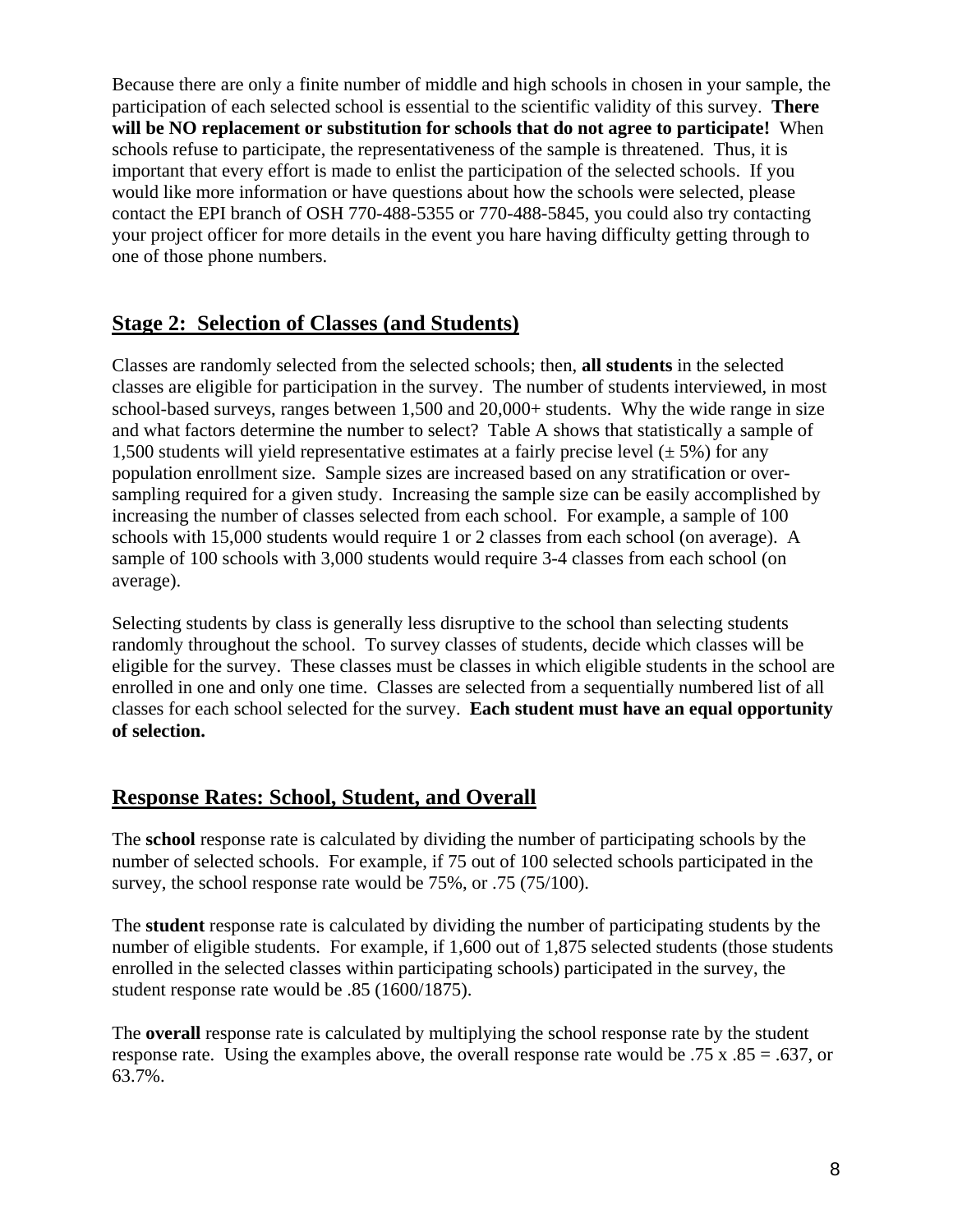OSH uses the same three criteria as CDC's Division of Adolescent and School Health (DASH) in determining whether a data set is to be weighted<sup>1, 2</sup>:

- 1. Legitimate sampling methods were used (i.e., every student has a chance for selection and probabilities of selection can be defined and computed for each sampled student)
- 2. There is enough information available to calculate and attach weights (i.e., probabilities of selection can be defined and computed for each sampled student)
- 3. The overall response rate is at least 60%

#### **References**

- 1. CDC. 2001 Handbook for Conducting Youth Risk Behavior Surveys. Department of Health and Human Services, Public Health Service, Centers for Disease Control and Prevention, National Center for Chronic Disease Prevention and Health Promotion, Division of Adolescent and School Health, 2000.
- 2. CDC. Summary of YRBS Weighting Procedures. Department of Health and Human Services, Public Health Service, Centers for Disease Control and Prevention, National Center for Chronic Disease Prevention and Health Promotion, Division of Adolescent and School Health, 1996.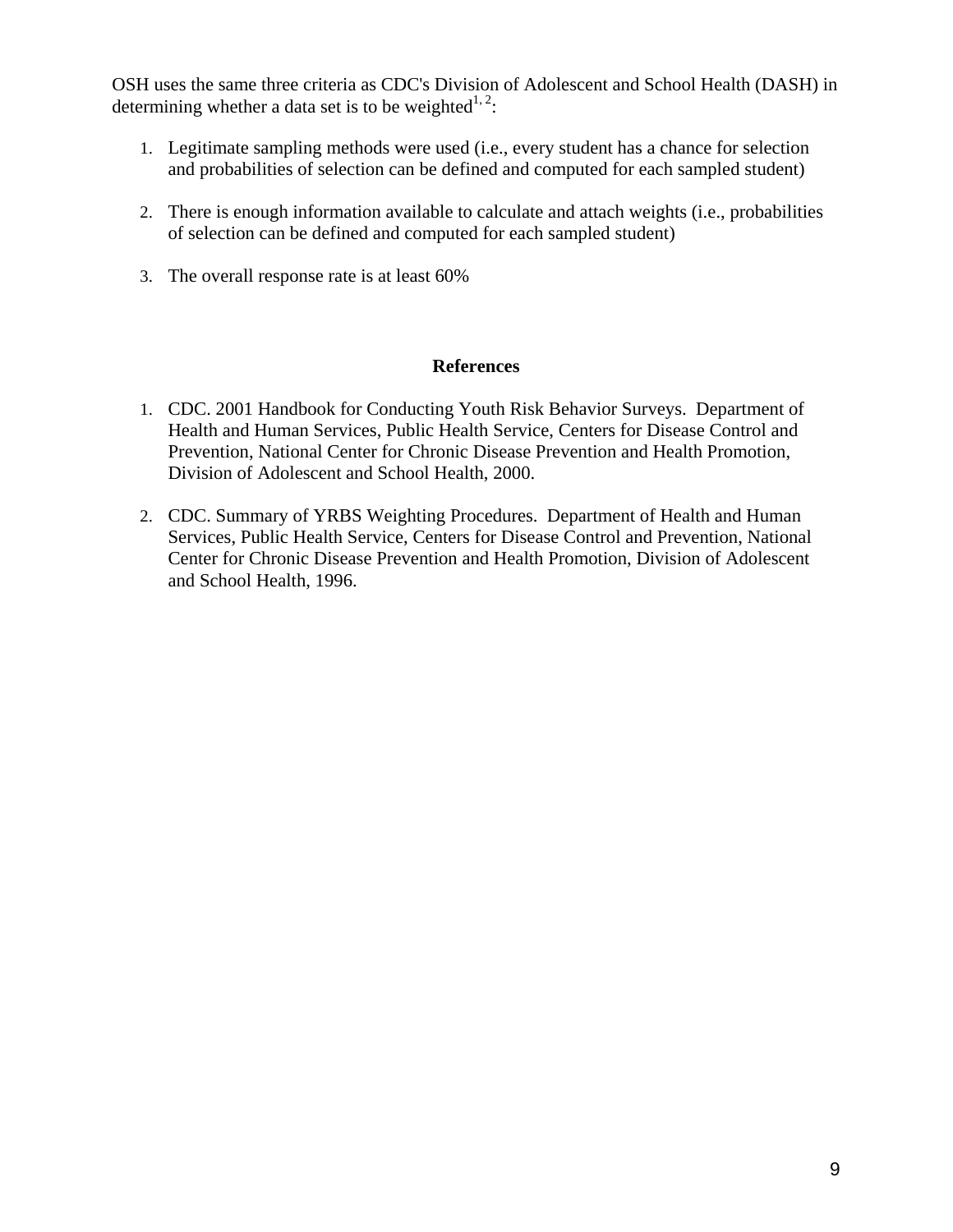# **Table A: Estimated Sample Sizes**

| Eligible Student<br>Population | Margin of Error |           |                |           |           |
|--------------------------------|-----------------|-----------|----------------|-----------|-----------|
|                                | $\pm 1\%$       | $\pm 2\%$ | $\pm 3\%$      | $\pm 4\%$ | $\pm 5\%$ |
| 500                            | 494             | 475       | 448<br>414     |           | 377       |
| 1,000                          | 975             | 906       | 810            | 706       | 606       |
| 2,000                          | 1901            | 1655      | 1362           | 1091      | 869       |
| 3,000                          | 2783            | 2286      | 1762           | 1334      | 1016      |
| 4,000                          | 3623<br>2824    |           | 2065           | 1501      | 1110      |
| 5,000                          | 4424            | 3288      | 1623<br>2303   |           | 1176      |
| 6,000                          | 5190            | 3693      | 2494<br>1715   |           | 1224      |
| 7,000                          | 5921            | 4049      | 2652           | 1788      | 1260      |
| 8,000                          | 6621            | 4365      | 2783           | 1847      | 1289      |
| 9,000                          | 7292            | 4646      | 2895           | 1896      | 1313      |
| 10,000                         | 7,935           | 4,899     | 2,992          | 1,936     | 1,332     |
| 20,000                         | 13,153          | 6,488     | 3,518          | 2,144     | 1,427     |
| 30,000                         | 16,845          | 7,275     | 3,737          | 2,223     | 1,462     |
| 40,000                         | 19,596          | 7,745     | 3,857          | 2,265     | 1,480     |
| 50,000                         | 21,725          | 8,059     | 3,933          | 2,291     | 1,491     |
| 60,000                         | 23,421          | 8,279     | 3,985<br>2,309 |           | 1,498     |
| 70,000                         | 24,804          | 8,445     | 4,023          | 2,321     | 1,504     |
| 80,000                         | 25,953          | 8,575     | 4,052          | 2,331     | 1,508     |
| 90,000                         | 26,924          | 8,678     | 4,075          | 2,339     | 1,511     |
| 100,000                        | 27,754          | 8,762     | 4,094          | 2,345     | 1,513     |
| 200,000                        | 32,226          | 9,164     | 4,179          | 2,373     | 1,525     |
| 300,000                        | 34,055          | 9,306     | 4,209          | 2,382     | 1,529     |
| 400,000                        | 35,050          | 9,379     | 4,223          | 2,387     | 1,531     |
| 500,000                        | 35,675          | 9,423     | 4,232          | 2,390     | 1,532     |
| 1,000,000                      | 36,995          | 9,513     | 4,250          | 2,395     | 1,534     |

OSH works with each state to determine the target sample size depending on the level of precision required by the state and the enrollment size of the population of interest.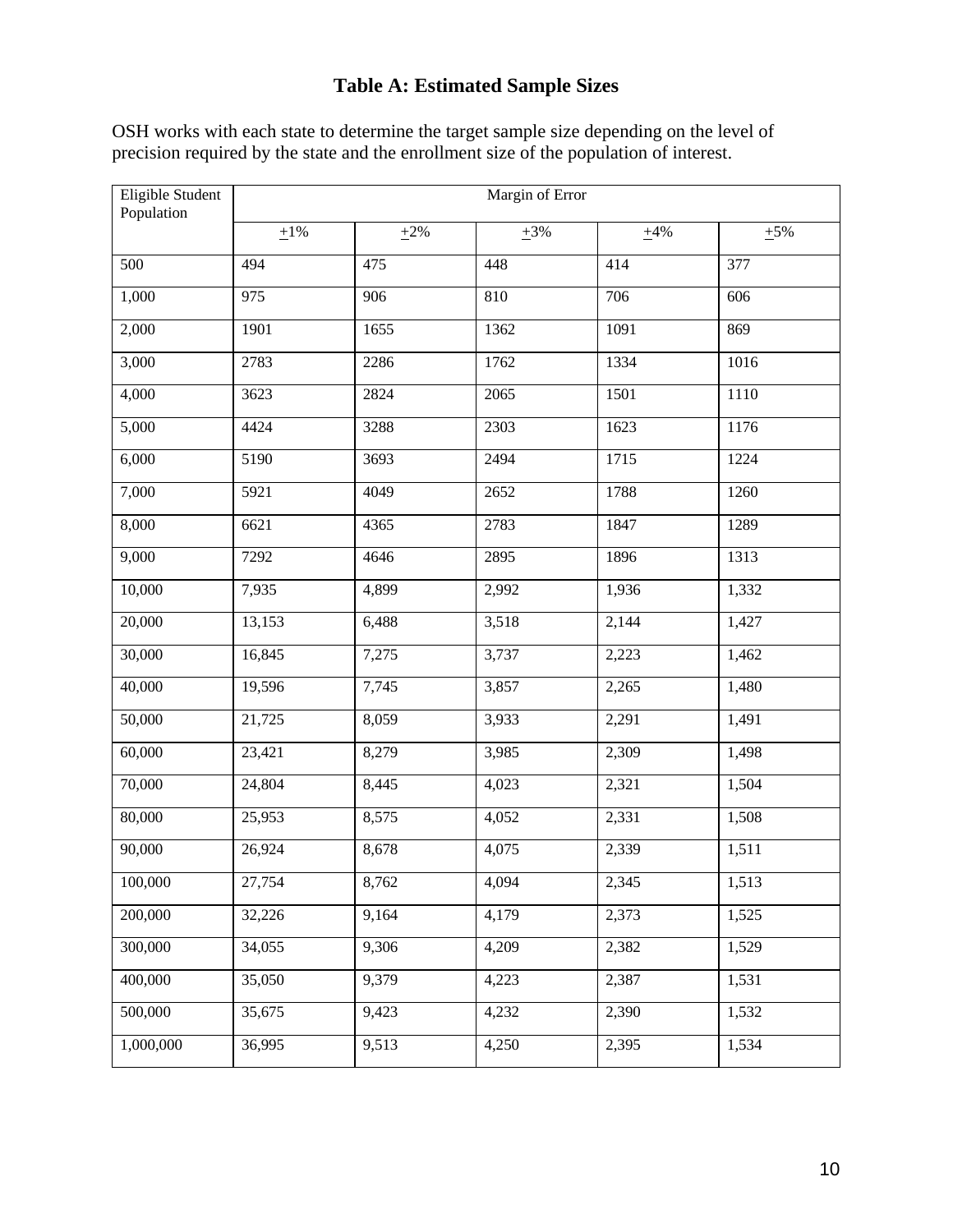# School Participation

# **Protocol**

Obtain a letter of support from the state health officer and/or from the superintendent in your state's education agency. This letter may help persuade districts and schools to participate (see sample on page 31). After obtaining a letter of support, send FedEx packets containing (1) the interagency letter signed by [Names and Titles], (2) the YTS Questionnaire, and (3) the Parental Permission Form to all principals. At the same time, send similar packets to superintendents in each of the selected school districts notifying them that principals were being asked to participate.

After the YTS training packets have been sent to the schools the YTS Coordinator and/or field staff should contact the principals in the assigned schools and do the following.

- 1. Confirm with the principal that they received the FedEx packet.
- 2. Request a list of second-period classes be faxed or mailed.
- 3. Schedule a date and time to conduct the survey.
- 4. Deliver Parental Permission Forms.

**STEP 1: Contact Sampled Schools.** If the principal indicates that he or she has received the packet but has not had time to read it, ask when a convenient time would be to call back. Follow-up with your phone call quickly as you will have several things to do once the school agrees to participate.

Should the school principal refuse to participate in the survey, please emphasize that [name or names] request their participation and tell them that their school's participation in the YTS is extremely important to the scientific validity of the statewide survey results. Notify the YTS Coordinator when you encounter a school that refuses to participate. The YTS Coordinator will then work to gain the participation of the school.

**STEP 2: Construct Class List.** Once you have confirmed the school's participation, request the class list so that you can begin your classroom sampling (see Constructing Class Lists on page 9). When requesting the class list be specific so that the school can provide you with the information necessary to accurately select the classes.

**STEP 3: Schedule Date for Survey**. One you have identified the classrooms in a school to be surveyed, contact the principal to schedule a date to conduct the survey. You will have to be flexible to meet the school's needs in scheduling and verify that each of the selected classes will be available on the scheduled survey administration date. For example, you do not want to schedule the survey on the day that several classes will be on a field trip or away for a sporting event.

**STEP 4: Deliver Parental Permission Forms.** Once the classrooms are selected and a survey date has been scheduled, deliver to the principal (or the person you will be working with) enough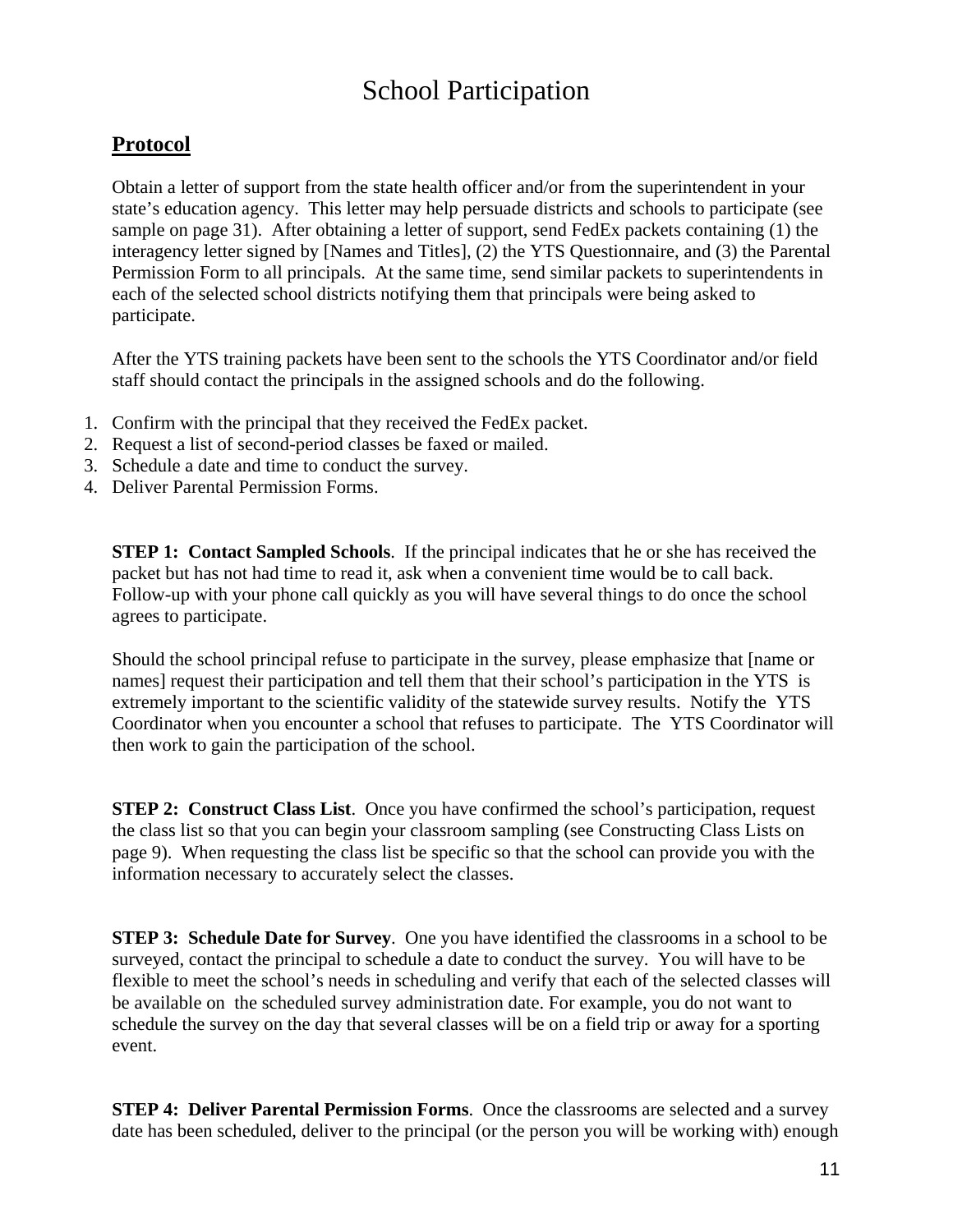Parental Permission Forms (page 37) for each selected student. The school can distribute the forms to students in the selected classes to deliver to their parents, or they may mail them directly to the students parents. Make sure you give the school enough forms so that all parents of selected students receive a copy.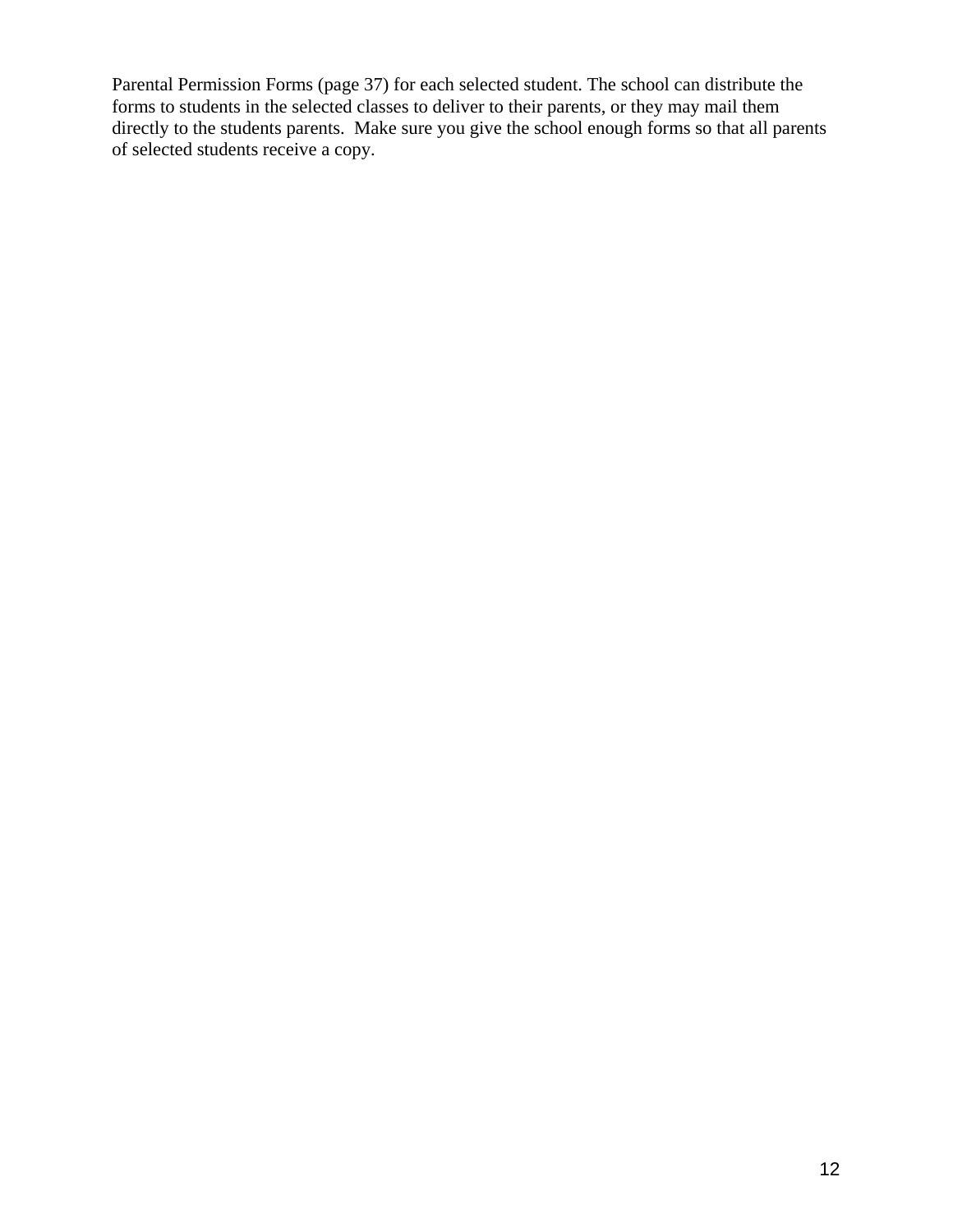# Completing the Forms

When the YTS school sample is drawn, two forms will be produced for each selected school: 1) the **School-Level Form** and 2) the **Classroom-Level Form**. These two forms provide the School ID's and the Class ID's and are the primary data management forms.

- The **School-Level Form** (page 13) shows the Coordinating Agency (district), the school name, the school ID, and the sample size (year, state, region and/or specific population). OSH/CDC will enter this information. What grades are taught in the school and what grades will be surveyed in the school will be filled-in by the Survey Administrator as well as the total number of eligible classes. A list of random numbers which will be used for class selection will be entered by OSH/CDC and will appear just above the Class Tracking information. The Class Tracking information is to also be filled in by the Survey Administrator. This contains a table which is used to catalog the completion status of each selected class.
- The **Classroom-Level Form** (page 14) also shows the Coordinating Agency (district), the School name, the Sample, the School ID and the Class ID. This information will be entered by OSH/CDC. There must be a Classroom-Level Form for each class participating in a selected school. One copy of the Classroom-Level Form is provided. Additional copies must be made if more than one class is selected from the school. The Survey Administrator will enter the number of students who are enrolled in the class and the number of students who actually participated in the survey. All students in the selected classes are eligible for participation.
- A **Header Sheet** (page 15) must be completed for each classroom in each school showing the School ID (from the School-Level Form) and the Class ID (from the Classroom-Level Form).
- There must be one **Answer Sheet** (page 16) for each student. Students should not write their name on the Answer Sheet or provide any other kind of identifying information.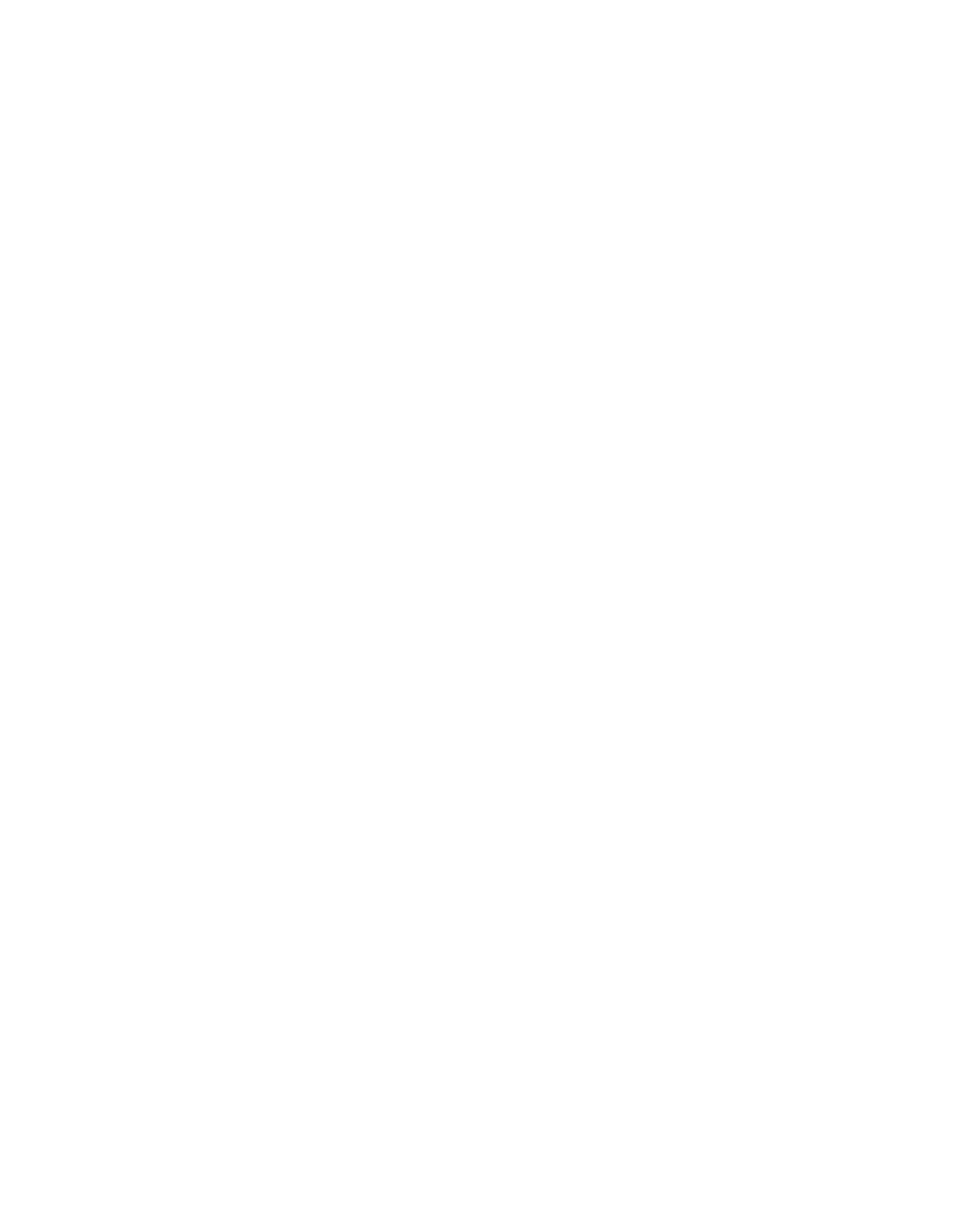### *<2000 XXXX>* **Youth Tobacco Survey**: **Classroom-Level Form**

**YTS Coordinating Agency**: *<XXXX Department of Health>* 

**School**: *<XXXX High School>*

**Sample:** <High School Sample>

**School ID**: *<99>* **Class ID:**

Please provide the following information about the class:

How many students are enrolled in this class:

How many students participated in the survey:

If the class DID NOT PARTICIPATE in this survey, please explain the reason:

**NOTE: Send this form in with your Header Sheet and Answer Sheets for this class.**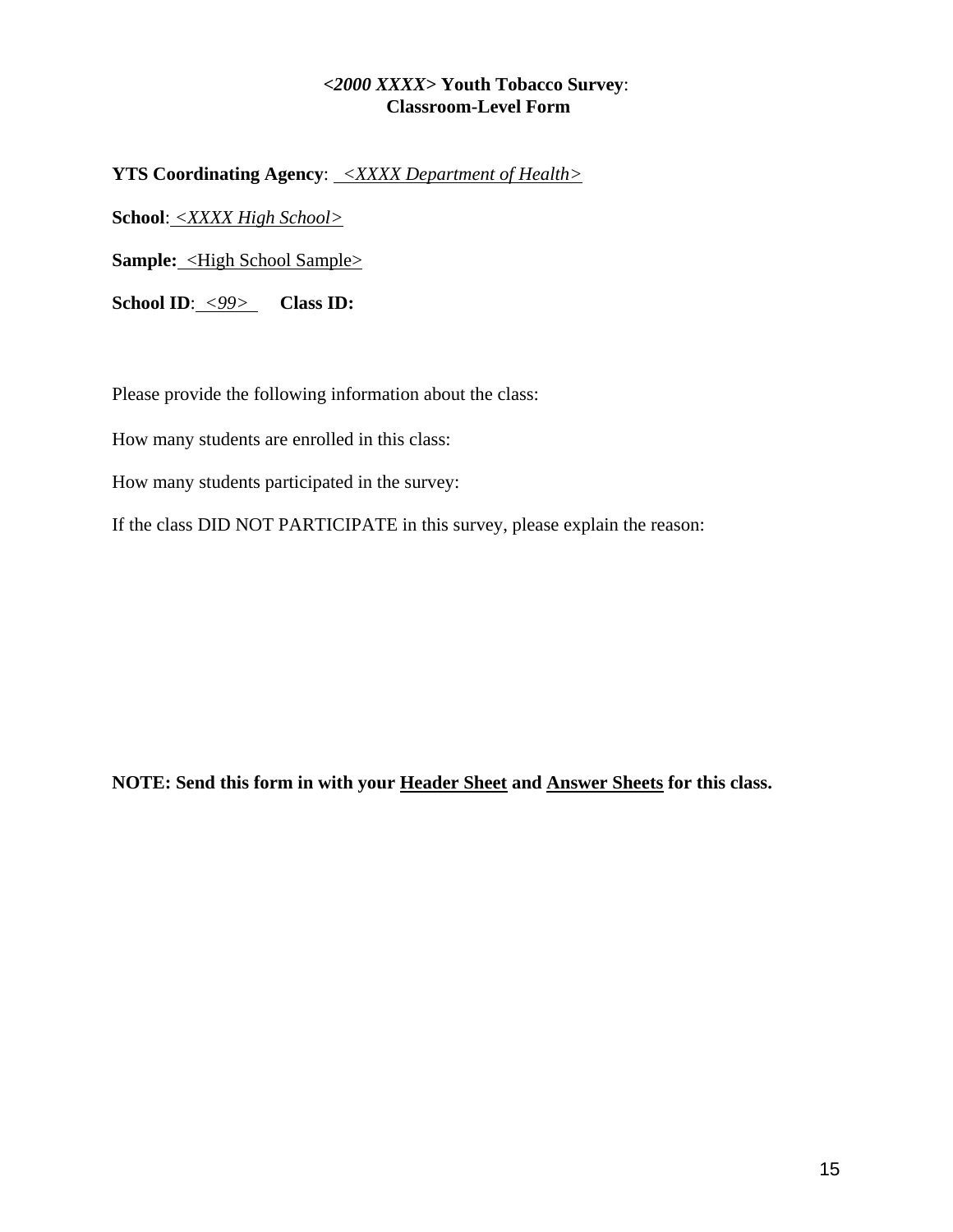**Header Sheet - SAMPLE** 



 $\overline{\phantom{a}}$ 

| <b>SCHOOL ID</b>                                                                                                                                                                                                                                                                                                                                                                                                                                                                                                                                                                                                                                                                                                                                                                                                                                                                                                                           | CLASS ID                                                                                                                                                                                                                                                                                      |
|--------------------------------------------------------------------------------------------------------------------------------------------------------------------------------------------------------------------------------------------------------------------------------------------------------------------------------------------------------------------------------------------------------------------------------------------------------------------------------------------------------------------------------------------------------------------------------------------------------------------------------------------------------------------------------------------------------------------------------------------------------------------------------------------------------------------------------------------------------------------------------------------------------------------------------------------|-----------------------------------------------------------------------------------------------------------------------------------------------------------------------------------------------------------------------------------------------------------------------------------------------|
| $^{\circ}$<br>$\circ$<br>$\odot$<br>⊙<br>(۰)<br>⊙<br>$(\circ)$<br>(∘)<br>( ၀ )<br>( ၀ )<br>$_{\odot}$<br>$\odot$<br>$\odot$<br>⊙<br>$_{\odot}$<br>⊙<br>$_{\odot}$<br>⊙<br>⊙<br>⊙<br>$_{\odot}$<br>$_{\odot}$<br>⊙<br>⊙<br>⊙<br>⊙<br>⊙<br>$\odot$<br>⊙<br>⊙<br>$\odot$<br>$_{\odot}$<br>$\odot$<br>$\odot$<br>⊙<br>⊙<br>$_{\odot}$<br>⊙<br>⊙<br>⊙<br>$_{\odot}$<br>$\odot$<br>⊙<br>⊙<br>$_{\odot}$<br>$\odot$<br>⊙<br>$_{\odot}$<br>⊙<br>⊙<br>$_{\odot}$<br>$\odot$<br>⊙<br>⊙<br>$_{\odot}$<br>⊙<br>$\circ$<br>$\circ$<br>⊙<br>$^{\circ}$<br>$_{\odot}$<br>$_{\odot}$<br>$_{\odot}$<br>⊙<br>$_{\odot}$<br>⊙<br>⊙<br>$_{\odot}$<br>⊙<br>⊙<br>$\odot$<br>$\odot$<br>$\odot$<br>⊙<br>$\odot$<br>⊙<br>$\odot$<br>⊙<br>⊙<br>⊙<br>$_{\odot}$<br>⊙<br>$_{\odot}$<br>$_{\odot}$<br>⊙<br>$\circ$<br>⊙<br>$_{\odot}$<br>⊙<br>⊙<br>$_{\odot}$<br>⊙<br>ര<br>( ဧ )<br>( )<br>$\left( \, \text{ } \right)$<br>( )<br>$\left( \cdot \right)$<br>( )<br>( ) | $\circ$<br>⊙<br>( စ )<br>$_{\odot}$<br>$_{\odot}$<br>⊙<br>$\odot$<br>⊙<br>⊙<br>$\odot$<br>$\odot$<br>⊙<br>$\odot$<br>$\odot$<br>⊙<br>$\odot$<br>$\odot$<br>⊙<br>$\odot$<br>$_{\odot}$<br>⊙<br>$_{\odot}$<br>$_{\odot}$<br>⊙<br>$_{\odot}$<br>$\odot$<br>⊙<br>$\odot$<br>$_{\odot}$<br>$\odot$ |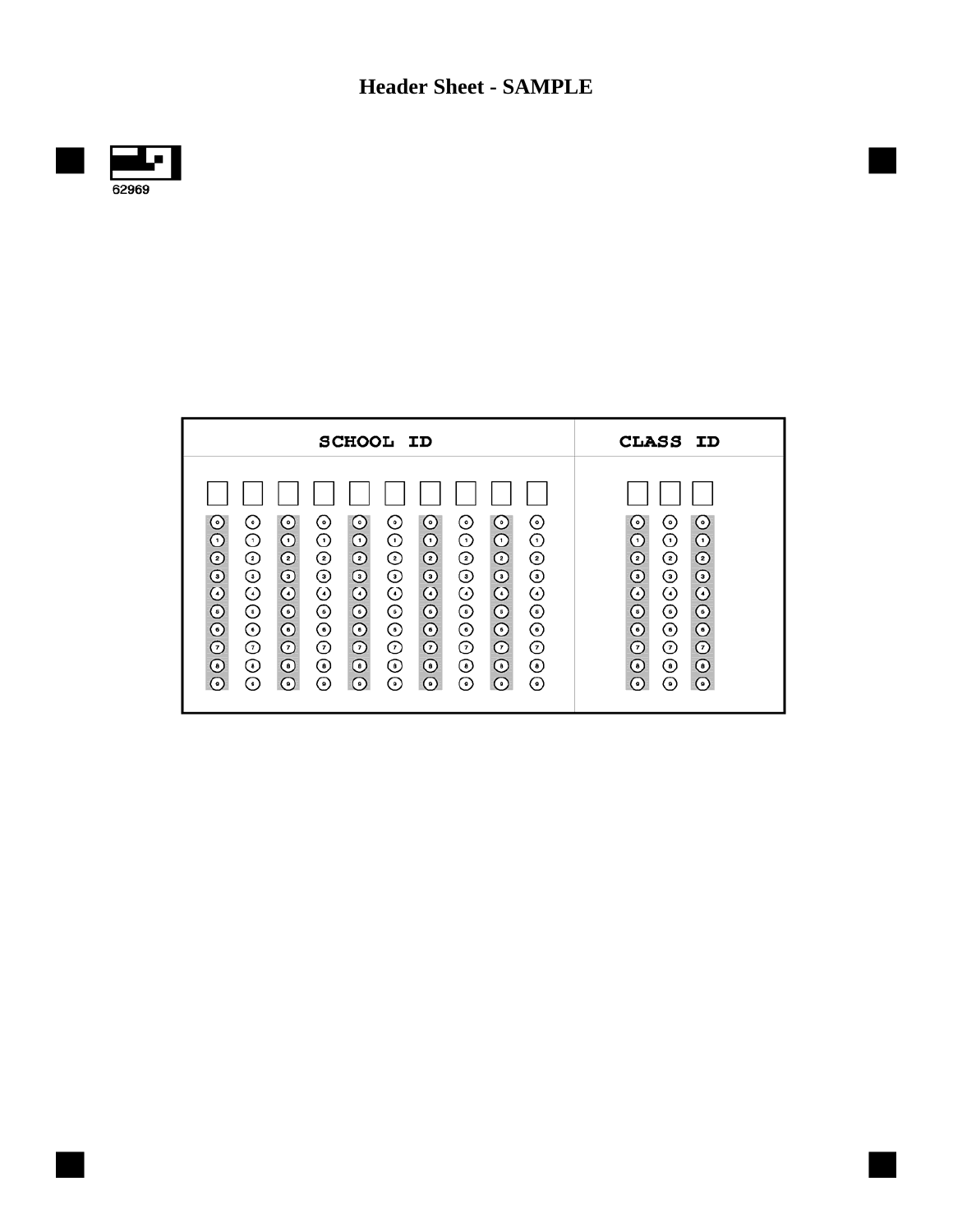

| 1.                | $\odot$ $\odot$ $\odot$ $\odot$ $\odot$ $\odot$ $\odot$                                                                                                                       | 34.        | $\odot$ $\odot$ $\odot$ $\odot$ $\odot$ $\odot$ $\odot$                                                                                                                             | 67.               | $\odot$ $\odot$ $\odot$ $\odot$ $\odot$ $\odot$ $\odot$                                                                                                                       |
|-------------------|-------------------------------------------------------------------------------------------------------------------------------------------------------------------------------|------------|-------------------------------------------------------------------------------------------------------------------------------------------------------------------------------------|-------------------|-------------------------------------------------------------------------------------------------------------------------------------------------------------------------------|
| 2.                | $\odot$ $\odot$ $\odot$ $\odot$ $\odot$ $\odot$ $\odot$                                                                                                                       | 35.        | $\odot$ $\odot$ $\odot$ $\odot$ $\odot$ $\odot$ $\odot$                                                                                                                             | 68.               | $\odot$ $\odot$ $\odot$ $\odot$ $\odot$ $\odot$ $\odot$                                                                                                                       |
| 3.                | $\odot$ $\odot$ $\odot$ $\odot$ $\odot$ $\odot$ $\odot$                                                                                                                       | 36.        | $\odot$ $\odot$ $\odot$ $\odot$ $\odot$ $\odot$ $\odot$                                                                                                                             | 69.               | $\odot$ $\odot$ $\odot$ $\odot$ $\odot$ $\odot$ $\odot$                                                                                                                       |
| 4.                | $\odot$ $\odot$ $\odot$ $\odot$ $\odot$ $\odot$ $\odot$                                                                                                                       | 37.        | $\odot$ $\odot$ $\odot$ $\odot$ $\odot$ $\odot$ $\odot$                                                                                                                             | 70.               | $\odot$ $\odot$ $\odot$ $\odot$ $\odot$ $\odot$ $\odot$                                                                                                                       |
| 5.                | $\odot$ $\odot$ $\odot$ $\odot$ $\odot$ $\odot$ $\odot$                                                                                                                       | 38.        | $\odot$ $\odot$ $\odot$ $\odot$ $\odot$ $\odot$ $\odot$                                                                                                                             | 71.               | $\odot$ $\odot$ $\odot$ $\odot$ $\odot$ $\odot$ $\odot$                                                                                                                       |
| б.                | $\odot$ $\odot$ $\odot$ $\odot$ $\odot$ $\odot$ $\odot$                                                                                                                       | 39.        | $\odot$ $\odot$ $\odot$ $\odot$ $\odot$ $\odot$ $\odot$                                                                                                                             | 72.               | $\odot$ $\odot$ $\odot$ $\odot$ $\odot$ $\odot$ $\odot$                                                                                                                       |
| 7.                | $\odot$ $\odot$ $\odot$ $\odot$ $\odot$ $\odot$ $\odot$                                                                                                                       | 40.        | $\odot$ $\odot$ $\odot$ $\odot$ $\odot$ $\odot$ $\odot$                                                                                                                             | 73.               | $\odot$ $\odot$ $\odot$ $\odot$ $\odot$ $\odot$ $\odot$                                                                                                                       |
| 8.                | $\odot$ $\odot$ $\odot$ $\odot$ $\odot$ $\odot$ $\odot$                                                                                                                       | 41.        | $\odot$ $\odot$ $\odot$ $\odot$ $\odot$ $\odot$ $\odot$                                                                                                                             | 74.               | $\odot$ $\odot$ $\odot$ $\odot$ $\odot$ $\odot$ $\odot$                                                                                                                       |
| 9.                | $\odot$ $\odot$ $\odot$ $\odot$ $\odot$ $\odot$ $\odot$                                                                                                                       | 42.        | $\odot$ $\odot$ $\odot$ $\odot$ $\odot$ $\odot$ $\odot$                                                                                                                             | 75.               | $\odot$ $\odot$ $\odot$ $\odot$ $\odot$ $\odot$ $\odot$                                                                                                                       |
| 10.               | $\odot$ $\odot$ $\odot$ $\odot$ $\odot$ $\odot$ $\odot$                                                                                                                       | 43.        | $\odot$ $\odot$ $\odot$ $\odot$ $\odot$ $\odot$ $\odot$                                                                                                                             | 76.               | $\odot$ $\odot$ $\odot$ $\odot$ $\odot$ $\odot$ $\odot$                                                                                                                       |
| 11.               | $\odot$ $\odot$ $\odot$ $\odot$ $\odot$ $\odot$ $\odot$                                                                                                                       | 44.        | $\odot$ $\odot$ $\odot$ $\odot$ $\odot$ $\odot$ $\odot$                                                                                                                             | 77.               | $\odot$ $\odot$ $\odot$ $\odot$ $\odot$ $\odot$ $\odot$                                                                                                                       |
| 12.               | $\odot$ $\odot$ $\odot$ $\odot$ $\odot$ $\odot$ $\odot$                                                                                                                       | 45.        | $\odot$ $\odot$ $\odot$ $\odot$ $\odot$ $\odot$ $\odot$                                                                                                                             | 78.               | $\odot$ $\odot$ $\odot$ $\odot$ $\odot$ $\odot$ $\odot$                                                                                                                       |
| 13.               | $\odot$ $\odot$ $\odot$ $\odot$ $\odot$ $\odot$ $\odot$                                                                                                                       | 46.        | $\odot$ $\odot$ $\odot$ $\odot$ $\odot$ $\odot$ $\odot$                                                                                                                             | 79.               | $\odot$ $\odot$ $\odot$ $\odot$ $\odot$ $\odot$ $\odot$                                                                                                                       |
| 14.               | $\odot\odot\odot\odot\odot\odot$                                                                                                                                              | 47.        | $\odot$ $\odot$ $\odot$ $\odot$ $\odot$ $\odot$ $\odot$                                                                                                                             | 80.               | $\odot$ $\odot$ $\odot$ $\odot$ $\odot$ $\odot$ $\odot$                                                                                                                       |
| 15.               | $\odot$ $\odot$ $\odot$ $\odot$ $\odot$ $\odot$ $\odot$                                                                                                                       | 48.        | $\odot$ $\odot$ $\odot$ $\odot$ $\odot$ $\odot$ $\odot$                                                                                                                             | 81.               | $\odot$ $\odot$ $\odot$ $\odot$ $\odot$ $\odot$ $\odot$                                                                                                                       |
| 16.               | $\odot$ $\odot$ $\odot$ $\odot$ $\odot$ $\odot$ $\odot$                                                                                                                       | 49.        | $\odot$ $\odot$ $\odot$ $\odot$ $\odot$ $\odot$ $\odot$                                                                                                                             | 82.               | $\odot$ $\odot$ $\odot$ $\odot$ $\odot$ $\odot$ $\odot$                                                                                                                       |
| 17.               | $\odot$ $\odot$ $\odot$ $\odot$ $\odot$ $\odot$ $\odot$                                                                                                                       | 50.        | $\odot$ $\odot$ $\odot$ $\odot$ $\odot$ $\odot$ $\odot$                                                                                                                             | 83.               | $\odot$ $\odot$ $\odot$ $\odot$ $\odot$ $\odot$ $\odot$                                                                                                                       |
| 18.               | $\odot$ $\odot$ $\odot$ $\odot$ $\odot$ $\odot$ $\odot$                                                                                                                       | 51.        | $\odot$ $\odot$ $\odot$ $\odot$ $\odot$ $\odot$ $\odot$                                                                                                                             | 84.               | $\odot$ $\odot$ $\odot$ $\odot$ $\odot$ $\odot$ $\odot$                                                                                                                       |
| 19.               | $\odot$ $\odot$ $\odot$ $\odot$ $\odot$ $\odot$ $\odot$                                                                                                                       | 52.        | $\odot$ $\odot$ $\odot$ $\odot$ $\odot$ $\odot$ $\odot$                                                                                                                             | 85.               | $\odot$ $\odot$ $\odot$ $\odot$ $\odot$ $\odot$ $\odot$                                                                                                                       |
| 20.               | $\odot$ $\odot$ $\odot$ $\odot$ $\odot$ $\odot$ $\odot$                                                                                                                       | 53.        | $\odot$ $\odot$ $\odot$ $\odot$ $\odot$ $\odot$ $\odot$                                                                                                                             | 86.               | $\odot$ $\odot$ $\odot$ $\odot$ $\odot$ $\odot$ $\odot$                                                                                                                       |
| 21.               | $\odot$ $\odot$ $\odot$ $\odot$ $\odot$ $\odot$ $\odot$                                                                                                                       | 54.        | $\odot$ $\odot$ $\odot$ $\odot$ $\odot$ $\odot$ $\odot$                                                                                                                             | 87.               | $\odot$ $\odot$ $\odot$ $\odot$ $\odot$ $\odot$ $\odot$                                                                                                                       |
| 22.               | $\odot$ $\odot$ $\odot$ $\odot$ $\odot$ $\odot$ $\odot$                                                                                                                       | 55.        | $\odot$ $\odot$ $\odot$ $\odot$ $\odot$ $\odot$ $\odot$                                                                                                                             | 88.               | $\odot$ $\odot$ $\odot$ $\odot$ $\odot$ $\odot$ $\odot$                                                                                                                       |
| 23.               | $\odot$ $\odot$ $\odot$ $\odot$ $\odot$ $\odot$ $\odot$                                                                                                                       | 56.        | $\odot$ $\odot$ $\odot$ $\odot$ $\odot$ $\odot$ $\odot$                                                                                                                             | 89.               | $\odot$ $\odot$ $\odot$ $\odot$ $\odot$ $\odot$ $\odot$                                                                                                                       |
| 24.               | $\odot$ $\odot$ $\odot$ $\odot$ $\odot$ $\odot$ $\odot$                                                                                                                       | 57.        | $\odot$ $\odot$ $\odot$ $\odot$ $\odot$ $\odot$ $\odot$                                                                                                                             | 90.               | $\odot$ $\odot$ $\odot$ $\odot$ $\odot$ $\odot$ $\odot$                                                                                                                       |
| 25.<br>26.<br>27. | $\odot$ $\odot$ $\odot$ $\odot$ $\odot$ $\odot$ $\odot$<br>$\odot$ $\odot$ $\odot$ $\odot$ $\odot$ $\odot$ $\odot$<br>$\odot$ $\odot$ $\odot$ $\odot$ $\odot$ $\odot$ $\odot$ | 58.<br>59. | $\odot$ $\odot$ $\odot$ $\odot$ $\odot$ $\odot$ $\odot$<br>$\odot$ $\odot$ $\odot$ $\odot$ $\odot$ $\odot$ $\odot$<br>$60.$ $\odot$ $\odot$ $\odot$ $\odot$ $\odot$ $\odot$ $\odot$ | 91.<br>92.<br>93. | $\odot$ $\odot$ $\odot$ $\odot$ $\odot$ $\odot$ $\odot$<br>$\odot$ $\odot$ $\odot$ $\odot$ $\odot$ $\odot$ $\odot$<br>$\odot$ $\odot$ $\odot$ $\odot$ $\odot$ $\odot$ $\odot$ |
| 28.               | $\odot$ $\odot$ $\odot$ $\odot$ $\odot$ $\odot$ $\odot$                                                                                                                       | 61.        | $\odot$ $\odot$ $\odot$ $\odot$ $\odot$ $\odot$ $\odot$                                                                                                                             | 94.               | $\odot$ $\odot$ $\odot$ $\odot$ $\odot$ $\odot$ $\odot$                                                                                                                       |
| 29.               | $\odot$ $\odot$ $\odot$ $\odot$ $\odot$ $\odot$ $\odot$                                                                                                                       | 62.        | $\odot$ $\odot$ $\odot$ $\odot$ $\odot$ $\odot$ $\odot$                                                                                                                             | 95.               | $\odot$ $\odot$ $\odot$ $\odot$ $\odot$ $\odot$ $\odot$                                                                                                                       |
| 30.               | $\odot$ $\odot$ $\odot$ $\odot$ $\odot$ $\odot$ $\odot$                                                                                                                       | 63.        | $\odot$ $\odot$ $\odot$ $\odot$ $\odot$ $\odot$ $\odot$                                                                                                                             | 96.               | $\odot\odot\odot\odot\odot\odot$                                                                                                                                              |
| 31.               | $\odot$ $\odot$ $\odot$ $\odot$ $\odot$ $\odot$ $\odot$                                                                                                                       | 64.        | $\odot$ $\odot$ $\odot$ $\odot$ $\odot$ $\odot$ $\odot$                                                                                                                             | 97.               | $\odot$ $\odot$ $\odot$ $\odot$ $\odot$ $\odot$ $\odot$                                                                                                                       |
| 32.               | $\odot$ $\odot$ $\odot$ $\odot$ $\odot$ $\odot$ $\odot$                                                                                                                       | 65.        | $\odot$ $\odot$ $\odot$ $\odot$ $\odot$ $\odot$ $\odot$                                                                                                                             | 98.               | $\odot$ $\odot$ $\odot$ $\odot$ $\odot$ $\odot$ $\odot$                                                                                                                       |
| 33.               | $\odot$ $\odot$ $\odot$ $\odot$ $\odot$ $\odot$ $\odot$                                                                                                                       | 66.        | $\odot$ $\odot$ $\odot$ $\odot$ $\odot$ $\odot$ $\odot$                                                                                                                             | 99.               | $\odot$ $\odot$ $\odot$ $\odot$ $\odot$ $\odot$ $\odot$                                                                                                                       |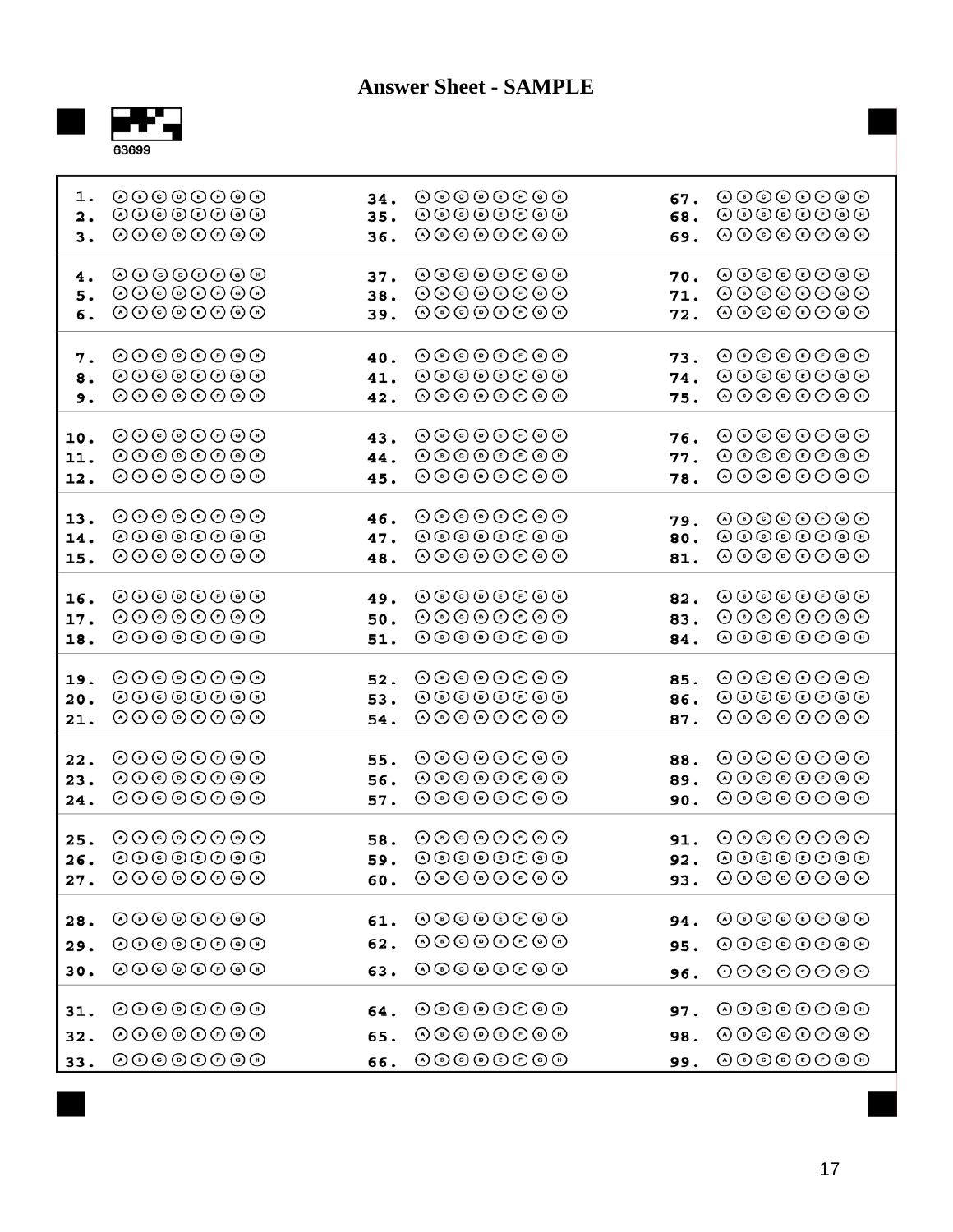# Administering the YTS

Survey administration comprises a wide variety of activities. This section focuses on successful survey administration, which depends on advanced planning, careful selection of Survey Administrators, an adequate training program, and careful documentation of all activities.

Survey administration activities will occur before, during, and after data collection. The activities may be divided into seven categories:

- 1. Agency collaboration and coordination
- 2. Personnel and staffing needs
- 3. Survey Administrator training
- 4. Documenting school and class participation
- 5. Selecting the dates for survey administration
- 6. Administering the YTS in a classroom
- 7. Survey materials

#### **1. Agency Collaboration and Coordination**

Because the YTS is a school-based survey, a coordinated effort will be needed among a number of agencies in your state (i.e., the Department of Health, the Department of Education, and others). This coordinated effort will enhance levels of participation by schools and be especially helpful for recruiting Survey Administrators.

#### **2. Personnel and Staffing Needs**

The following personnel are needed to plan, implement, and complete a YTS: a YTS Coordinator and Survey Administrators.

*YTS Coordinator:* The YTS Coordinator is responsible for overall management of the project and functions as a liaison between other agencies or departments in the state, CDC, and other states conducting the YTS. The YTS Coordinator is responsible for coordinating the development of the final YTS questionnaire for [State Name] including both core and optional questions. The YTS Coordinator is responsible for making the initial contact with the schools selected to participate in the survey, and will work to secure their participation in the \_YTS. The YTS Coordinator will also be responsible for producing \_YTS reports.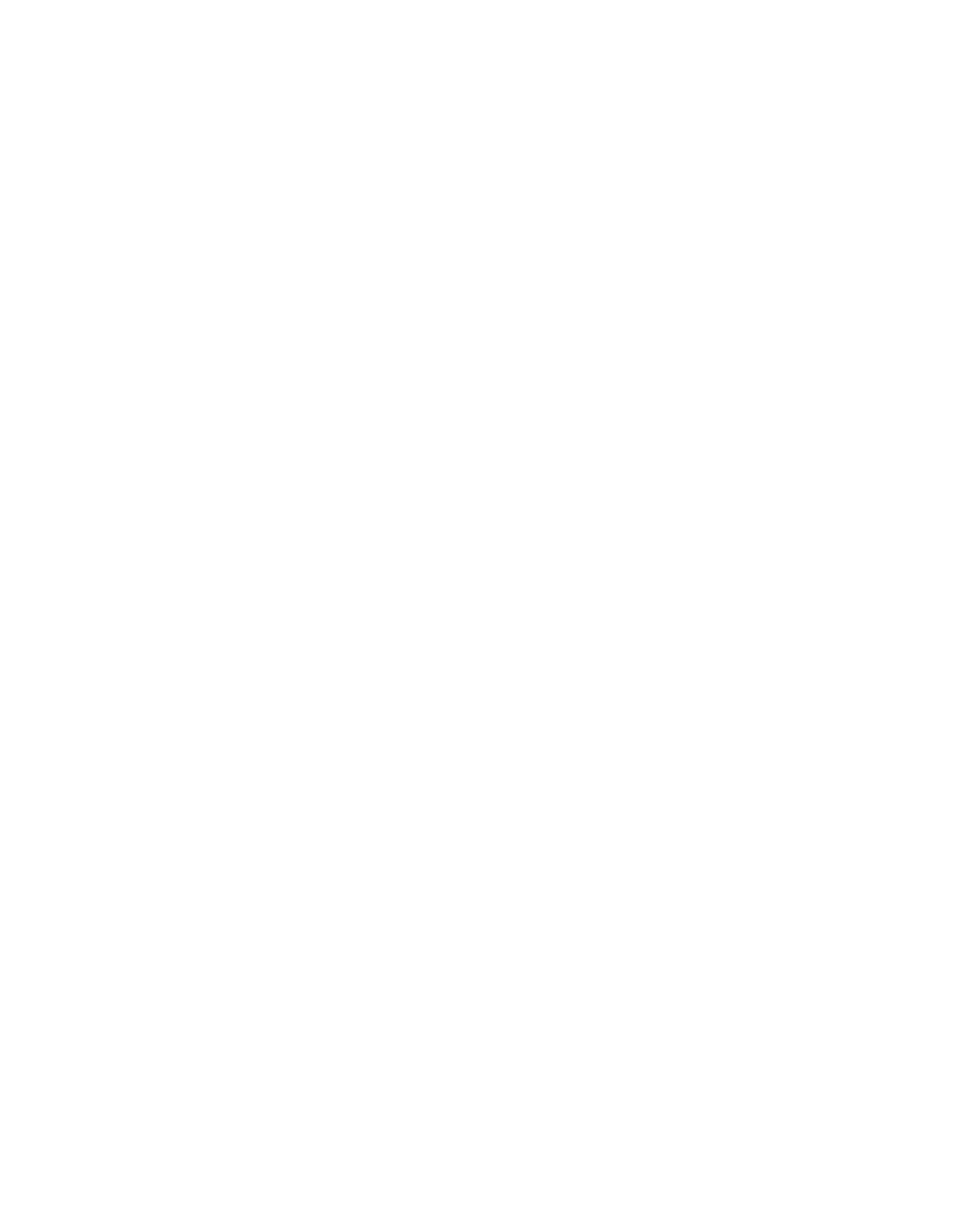- Avoid busy school schedules that decrease attendance
- Avoid holiday, special conference days, and standardized testing days.
- Avoid administering the survey on the following days because attendance may be unusually low:1) the days right before or after school Holidays, and 2) Monday or Friday in urban schools.

# **5. Administering the YTS in a classroom**

Instructions for Survey Administrators can be found on page 25. These instructions explain the procedures to be followed prior to the survey administration, during survey administration, and after survey administration with detailed information for Survey Administrators. A script (page 27) is provided for Survey Administrators to read to the students who are participating in the survey.

### **6. Survey materials**

The Survey Administrator must have the following materials:

- Instructions for Survey Administrators
- Script for Survey Administrators
- One large envelope in which class members can put their completed Answer Sheets
- A sharpened #2 pencil for each selected student
- Class Tracking Information
- School- and Classroom-Level Forms with IDs
- A Header Sheet for each selected class in each selected school
- A Questionnaire and Answer Sheet for each student
- A pre-addressed, postage-paid return envelope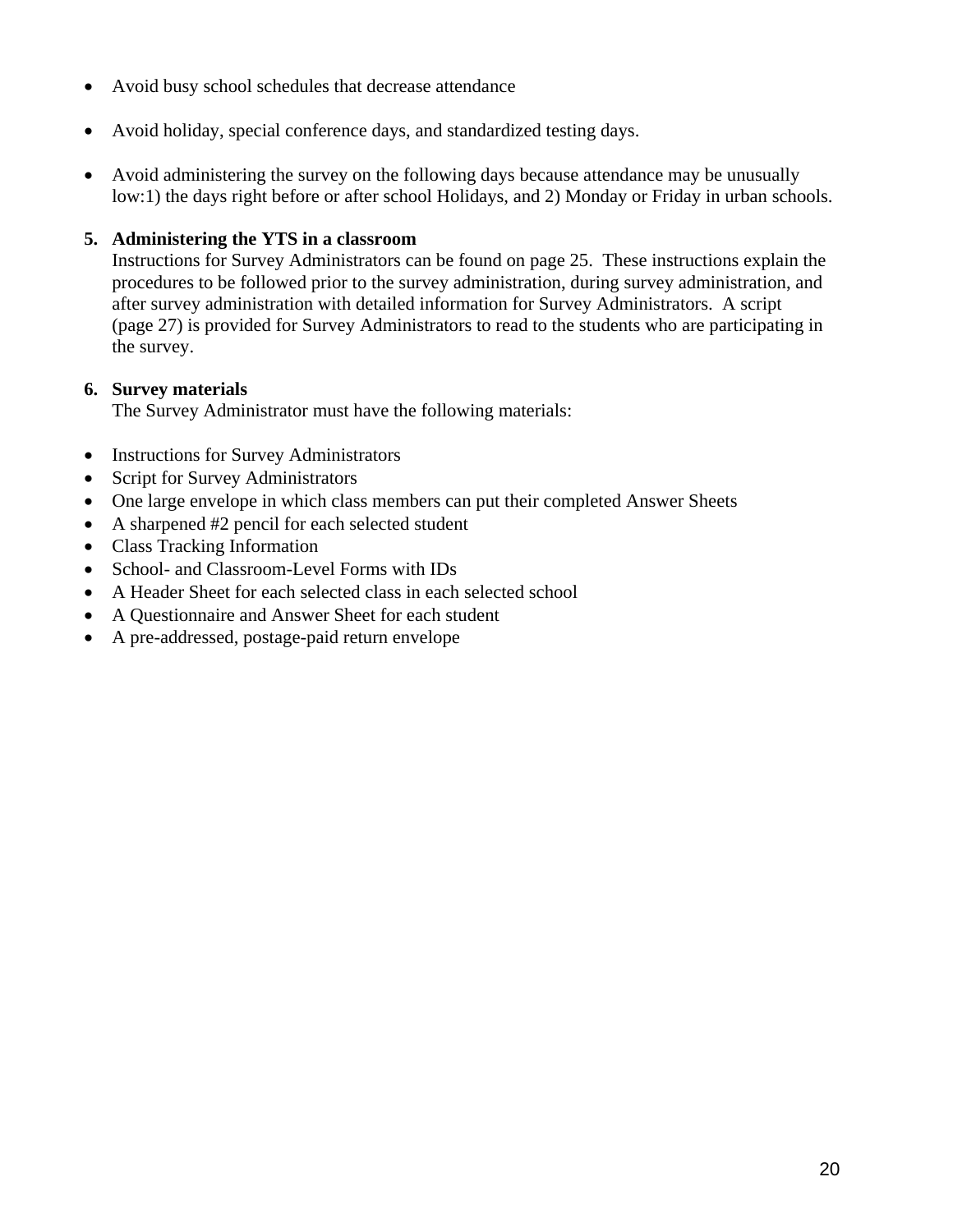# Instructions for Survey Administrators

# **Activities to do before you get to the classroom**

- **1. Make sure that each school principal and the teachers that you are working with are aware you are coming, when you will be there and with which classes you will be working.**
- **2. Make sure you have the following materials:**
- A copy of the **Script for Survey Administrators** to be read to the students.
- One **large envelope** in which the class members can put their completed Answer Sheets.
- A copy of the **School-Level Form** for each school provided by the YTS Coordinator.
- A copy of the **Classroom-Level Form** and **Header Sheet** for each class. Please note that you will need to make a copy of the **Classroom-Level Form** for each class selected.
- Enough copies of the **Questionnaires and Answer Sheets** for all sampled students.
- Enough sharpened **#2 pencils** for the selected students. Let the students keep the pencils after they complete the Questionnaire, if possible.
- A **FedEx Mailer** with a pre-printed, paid-by-recipient air bill.

# **Administering the survey in the classroom**

- 1. Record on the **Classroom-Level Form** the number of students who are **enrolled** in the class.
- 2. Confirm with teacher that only the appropriate students are in the room.
- 3. Do not allow students or teachers to wander around the room or talk while others are completing the survey.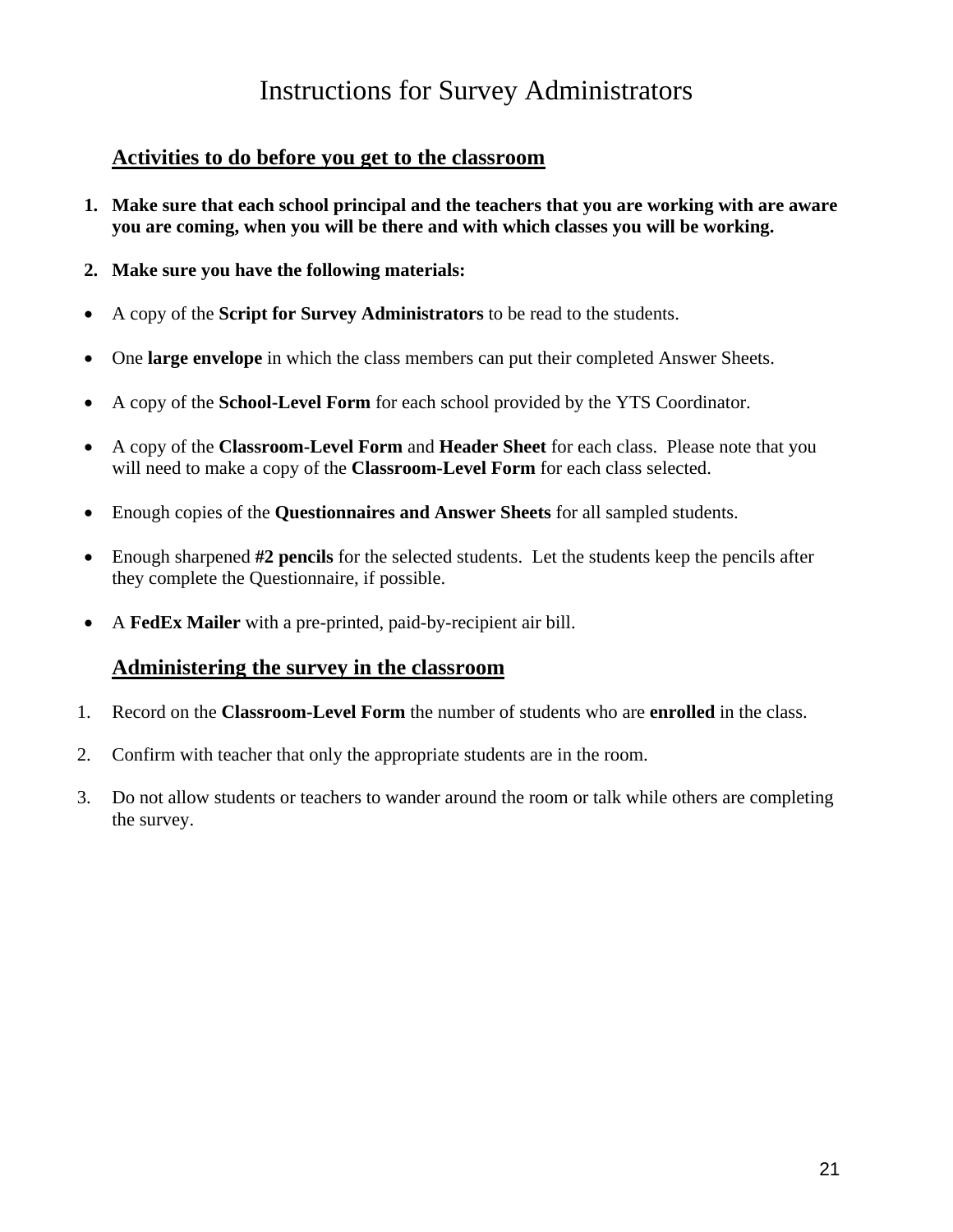- 4. Read the script for survey administrators. The script emphasizes the importance of the survey, that completing the survey is voluntary, that their responses are anonymous, and that their grade in the class will not be affected by whether or not they complete the survey.
- 5. Remind students not to place their name or school name on the Questionnaire or Answer Sheet.
- 6. Allow enough time for students to complete the survey without feeling rushed. About 30 40 minutes should be sufficient.
- 7. Make sure that only #2 pencils are used.
- 8. Do not review or count the answer sheets in front of the students. Students must be confident that their privacy will be maintained and their participation will remain anonymous.
- 9. When all students have returned their **Answer Sheets**, record on the **Classroom-Level Form** the number of participating students (the # of answer sheets that are turned in). Do NOT count the answer sheets in front of the students. Then complete a **Header Sheet for each selected** class.

# **Returning the Answer Sheets**

10. Place the **Classroom-Level Form**, the **Header Sheet**, and the **Answer Sheets**, for each class in a separate envelope. Then stack all of the envelopes (one for each class) together in either a larger envelope or a box. Complete the **School-Level Form** and attach it to the top of the stack of class envelopes for that school. Return the stack of class envelopes as soon as possible after the survey has been conducted.

A FedEx mailer (or other form for traceable mailing) has been provided for each school. Call FedEx 1 (800) 463-3339 to notify them that you have pick-up. DO NOT MAIL the answer sheets using the standard U.S. Postal Service shipping because we must be able to track the whereabouts of the data.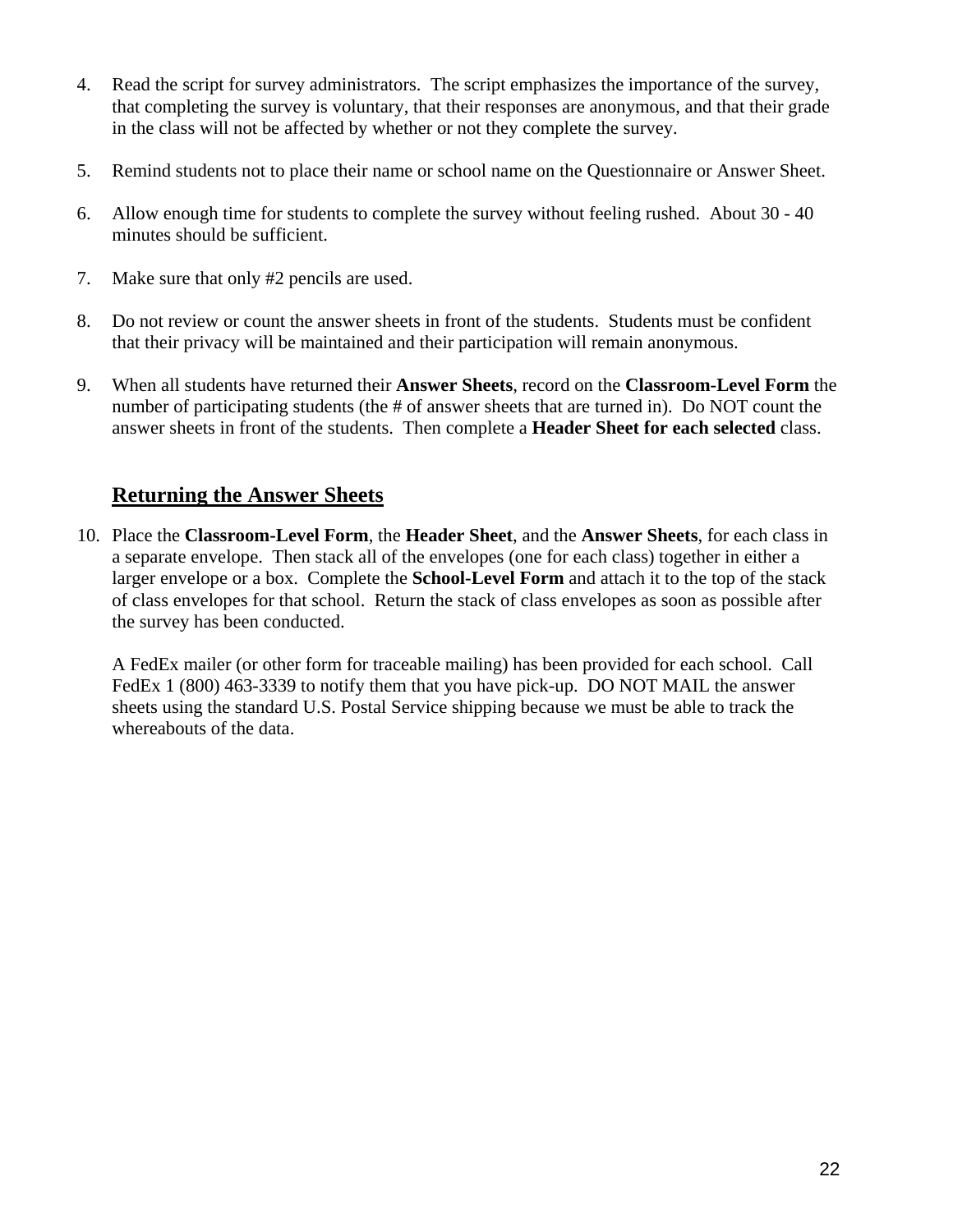# **Script for Survey Administrators**

### **Distribute Questionnaires, Answer Sheets, and Pencils**

Good (morning/afternoon). The [State] Department of Health is conducting this student survey. One of the many responsibilities of the [State] Department of Health is to help schools provide students with information about behaviors that increase the risk of health problems now or in the future.

I would like to thank each of you for participating. Participating in this survey is voluntary and your grade in this class will not be affected whether or not you answer the questions. However, only a limited number of students like yourselves are participating in this survey in schools all over the state. The answers you give are very important. I ask that you read each question carefully and answer it based on what you really know or do. I would like to emphasize that this is not a test of you or this school.

Throughout the entire survey process, I will maintain strict procedures to protect your privacy and allow for your anonymous participation. Please do not write your name on the questionnaire or Answer Sheet. Your answers are private. Results of this survey will never be reported by name, class, or school. When everyone is done, you can deposit your Answer Sheet in this large envelope (box).

Now I would like you to look at the Answer Sheet. Use the No. 2 pencil you have been given to fill out this Answer Sheet. Do not use a pen or some other pencil. Notice that for each question there are a series of circles on the Answer Sheet. For each question that you answer on the survey, choose just one answer that best fits what you know or do, then fill in the corresponding circle on the Answer Sheet. If you must change an answer, erase your old answer completely. With the exception of Question 4, only one circle should be filled in for each question on the Answer Sheet.

Please be sure to answer every question. When you are finished, look over your Answer Sheet to make sure that you have not skipped any items. We have allowed the entire class period for completing the survey, which means that the survey will end at approximately (a.m./p.m.). If you finish before that time, stay seated.

It is important that you answer the survey based on what you really know or do. Do not pick a response just because you think that is what someone wants you to say.

After questionnaires and answer sheets are collected

I would like to thank all of you for participating in the survey. The information you have provided will be used to develop better health education programs for students like yourselves all around the state.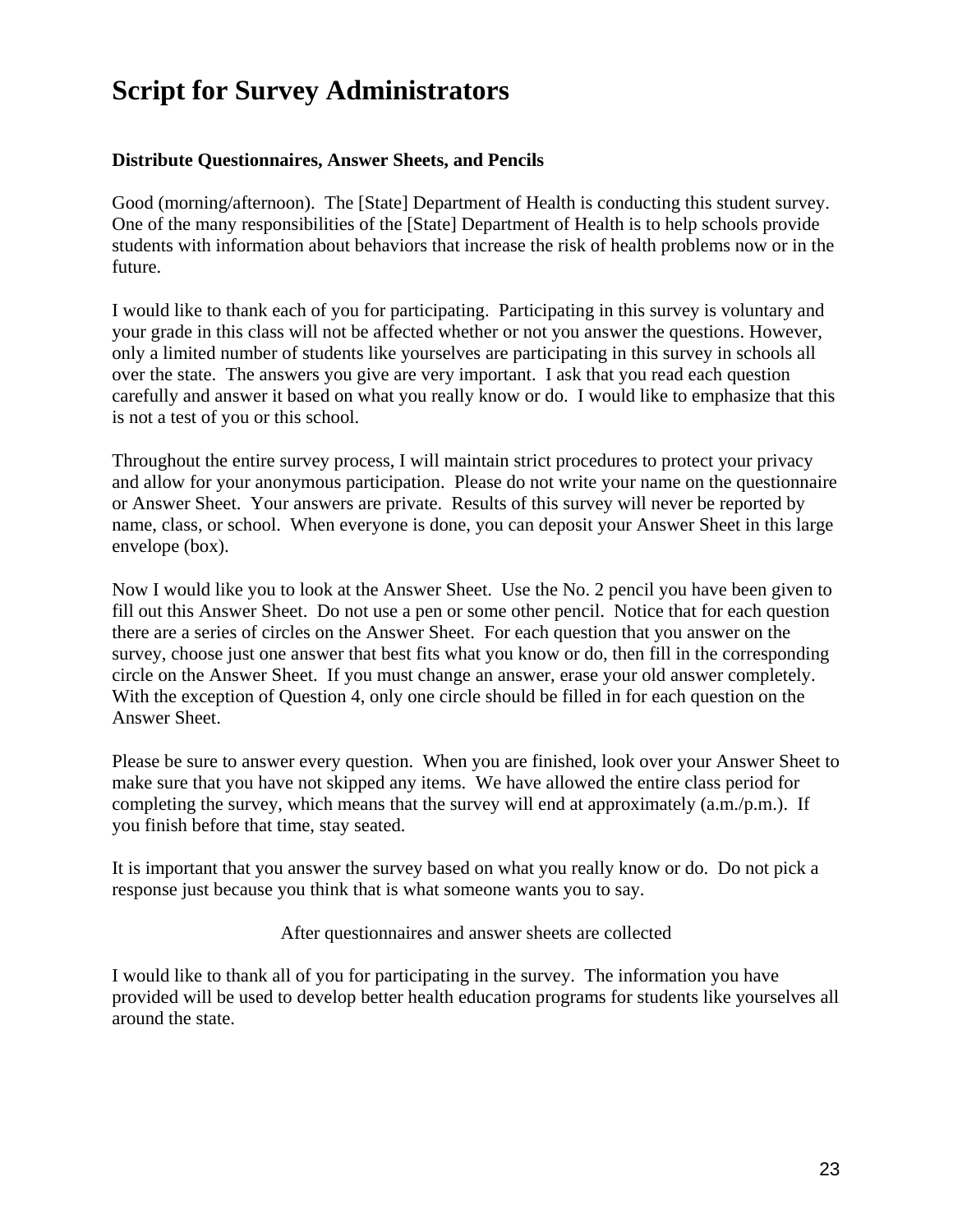# Submitting the Data for Analysis

After the YTS Coordinator has received the completed School-Level Form, the Classroom-Level Form, the Header Sheet, and the Answer Sheets from the Survey Administrators, the next step is to prepare the data for processing. Again, and it is very important, that each class is placed in a separate envelope. All of the class envelopes for a school should be stacked together with the School-level form placed on top.

The processing steps include:

- Verify that the class envelopes are complete
- Send your Header Sheets and Answer Sheets for scanning

#### **Review the Stacks of Class Envelopes**

When data from the schools are received from your Survey Administrators, make sure that every class envelope includes the Answer Sheets, Header Sheet, and a completed Classroom-Level Form. The stack of class envelopes should have a School-Level form attached.

#### **Send your Header Sheets and Answer Sheets for scanning**

Once the "stacks" of class envelopes have been prepared and are returned to the YTS coordinator, the coordinator will separate the School and Classroom-Level Forms from the Header and Answer Sheets. This is only done after the coordinator has transferred the necessary information from these forms into a data management file (called the YTS Tracking Log). Please keep the School and Classroom-Level Forms in your files. Process the Header and Answer Sheets per the following.

1. Header and Answer Sheet are to be sent to RTI for scanning. **Do not send your materials through the regular mail.** All materials should be sent by a traceable method (e.g. FedEx, UPS, DHL, Express Mail, or Airborne Express) to minimize the possibility of all your efforts being lost in the mail. You will receive a pre-paid label to cover the costs of shipping the completed data to CDC's contractor. Please keep a copy of important documentation (YTS Tracking Log, tracking #'s for mailing, your School-Level and Classroom-Level forms, etc.) for your files.

For each class surveyed, place the Header Sheet on top of the Answer Sheets. Then place the Header Sheets and Answer Sheets for each class in an envelope. Each class is to be placed in a separate envelope so that they cannot intermix with the Header and Answer Sheets from another class. Please box and ship Middle School and High School data separately, along with a copy of the appropriate (e.g., middle school or high school) **YTS Tracking Log** and a copy of your **questionnaire** to: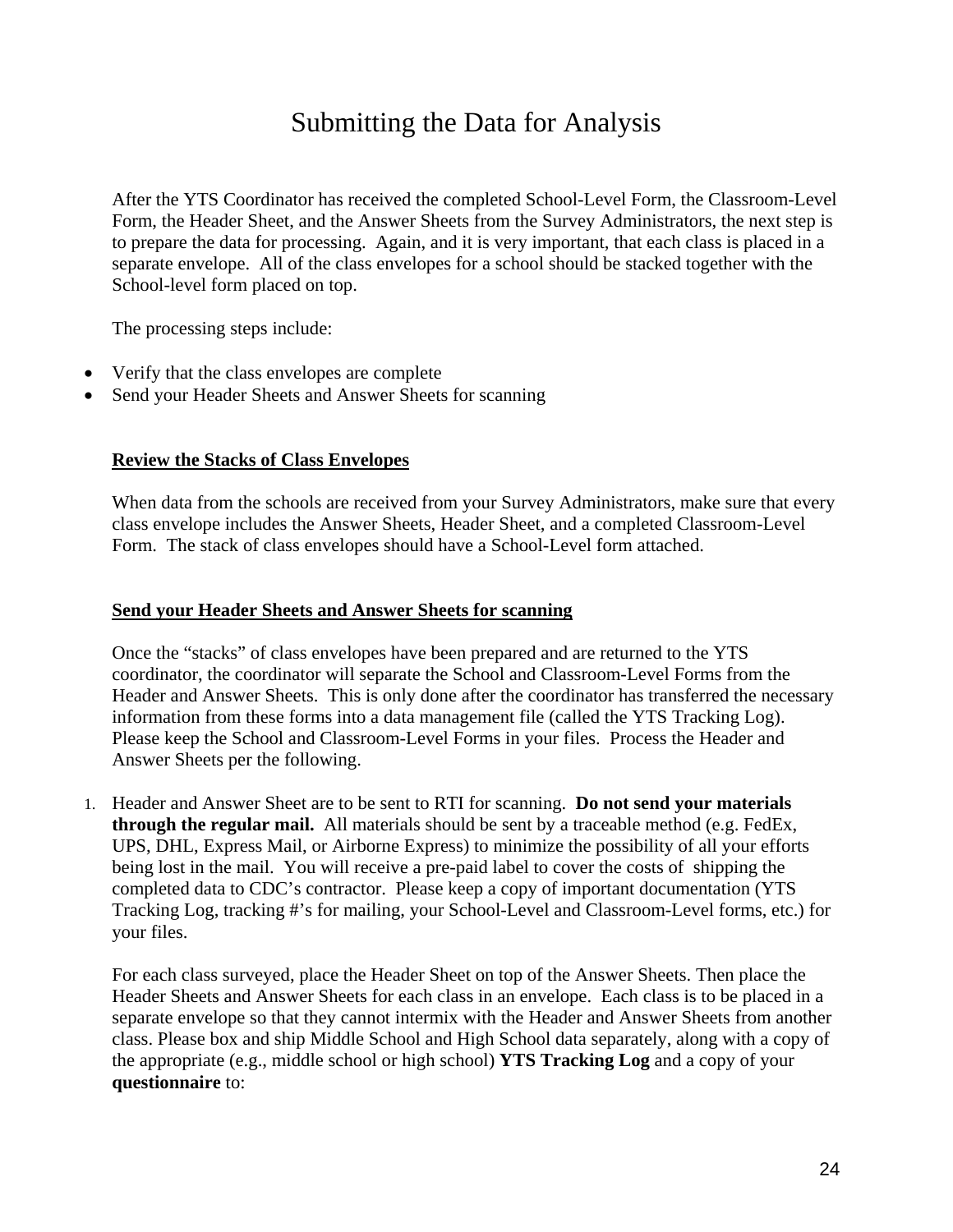Donn Smith Research Triangle Institute 3040 Cornwallis Road Ragland Building, Room 123 Research Triangle Park, NC 27709-2194 (919) 541-7087

- **2.** The following is to be e-mailed or faxed to your YTS Epi contact at OSH. Analysis CANNOT begin until all of these forms are completed and received by OSH.
- A copy of the completed Middle School and High School YTS Tracking Logs. Please e-mail these files to OSH *as soon as they are completed*;
- A copy of the completed Post-Stratification forms.
- A copy of your Questionnaire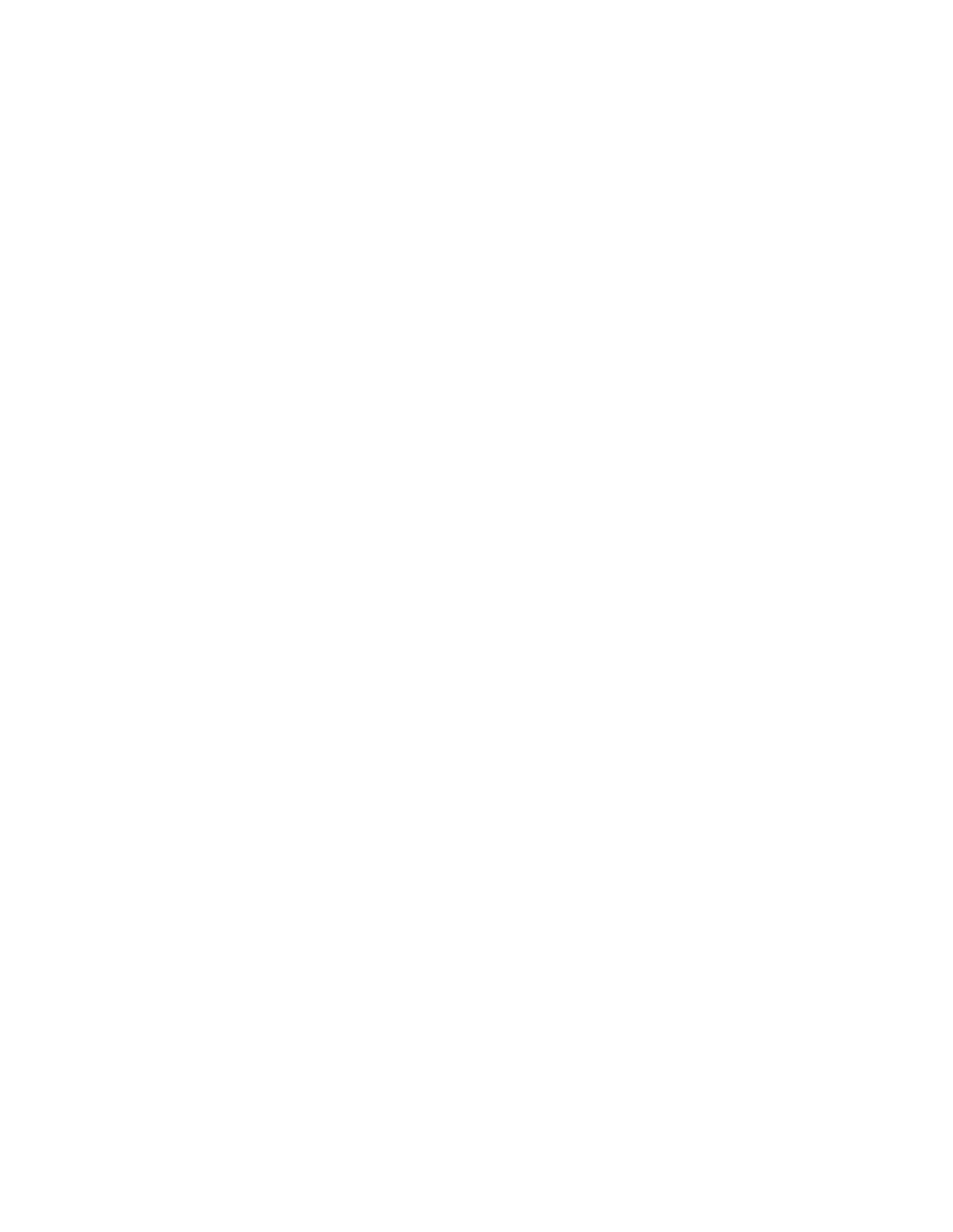### **THINGS TO DO BEFORE YOU BEGIN THE YTS**

 Arrive **45 minutes** early to your assigned school (meet the other survey administrators at the designated location).

Bring the survey administration **materials** with you to the school (**the Lead Survey Administrator is responsible for bringing the materials for the whole team**).

REQUEST that the **TEACHER please remain in the room** while you administer the survey (ask that they help maintain control of the class BUT that they not walk up and down the isles during the administration).

CHECK with the TEACHER to see if any students have returned the form indicating that their parents DO NOT want them to participate. Do **NOT** administer the survey to any student who has returned a **passive permission form!** 

# **ADMINISTERING THE YTS IN THE CLASSROOM**

- 1) pass out the questionnaires, answer sheets, and pencils
- 2) **READ** the survey script (included with your survey materials)

Class Enrollment - verify with the teacher how many students are enrolled in the class and **record the number on the CLASSROOM-LEVEL FORM**

COLLECTION of the **ANSWER SHEETS**:

EITHER **1)** ask the students to place their answer sheets in an envelope located in the front of the room, OR **2)** pass an envelope around the room and ask that all students place their answer sheets inside (DO NOT COLLECT THEM YOURSELF!).

COMPLETE the CLASSROOM-LEVEL FORM - **record on the Classroom-Level Form** the number of answer sheets that were placed in the envelope (the # participated). WAIT to COUNT the answer sheets until you leave the classroom.

**SUBMITTING the data** - place the completed **Classroom-Level Form** in the **envelope** with the **Answer Sheets,** and the **Header Sheet** and give the envelope to the LEAD SURVEY ADMINISTRATOR.

the Lead Survey Administrator should collect the envelopes for each class and IMMEDIATELY return the completed envelopes to the YTS Coordinator.

#### **School name**: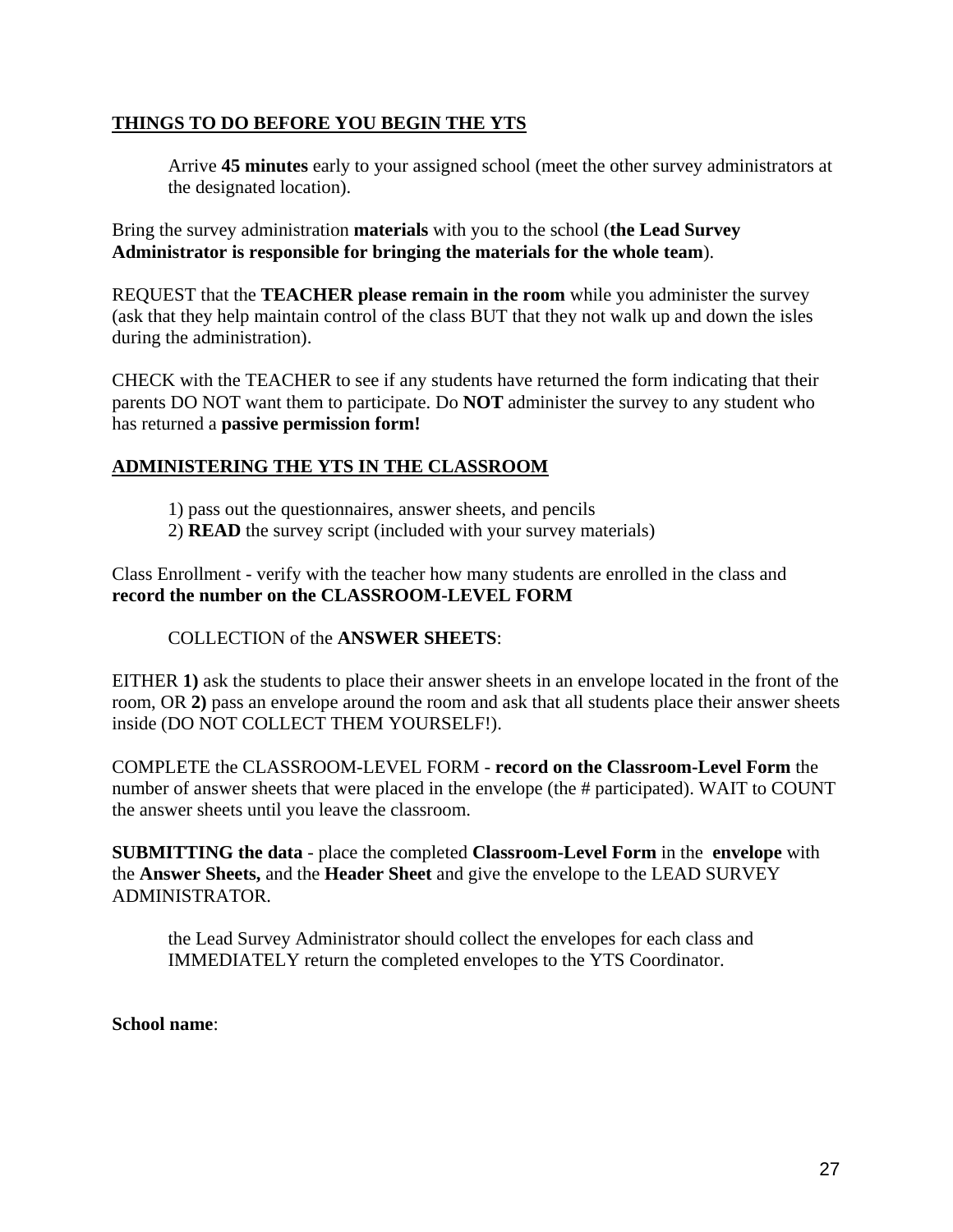### **DELIVERING THE DATA**

Stack together all of the Class Envelopes (there should be a Class Envelope for each class that participated in the survey). Place the envelopes in either a larger FEDEX envelope or a FEDEX Box.

As soon as the survey is completed deliver the stack of class envelopes to your YTS Coordinator or if you are logistically unable to deliver the data then:

1) drop off the packaged data at a FEDEX location, or

2) call to schedule a FEDEX pick-up at 1-800-GO FEDEX

KEEP a copy of the FEDEX tracking number for your records.

CONTACT the YTS Coordinator to inform them the data has been sent.

### **YTS Coordinator CONTACT INFORMATION added here:**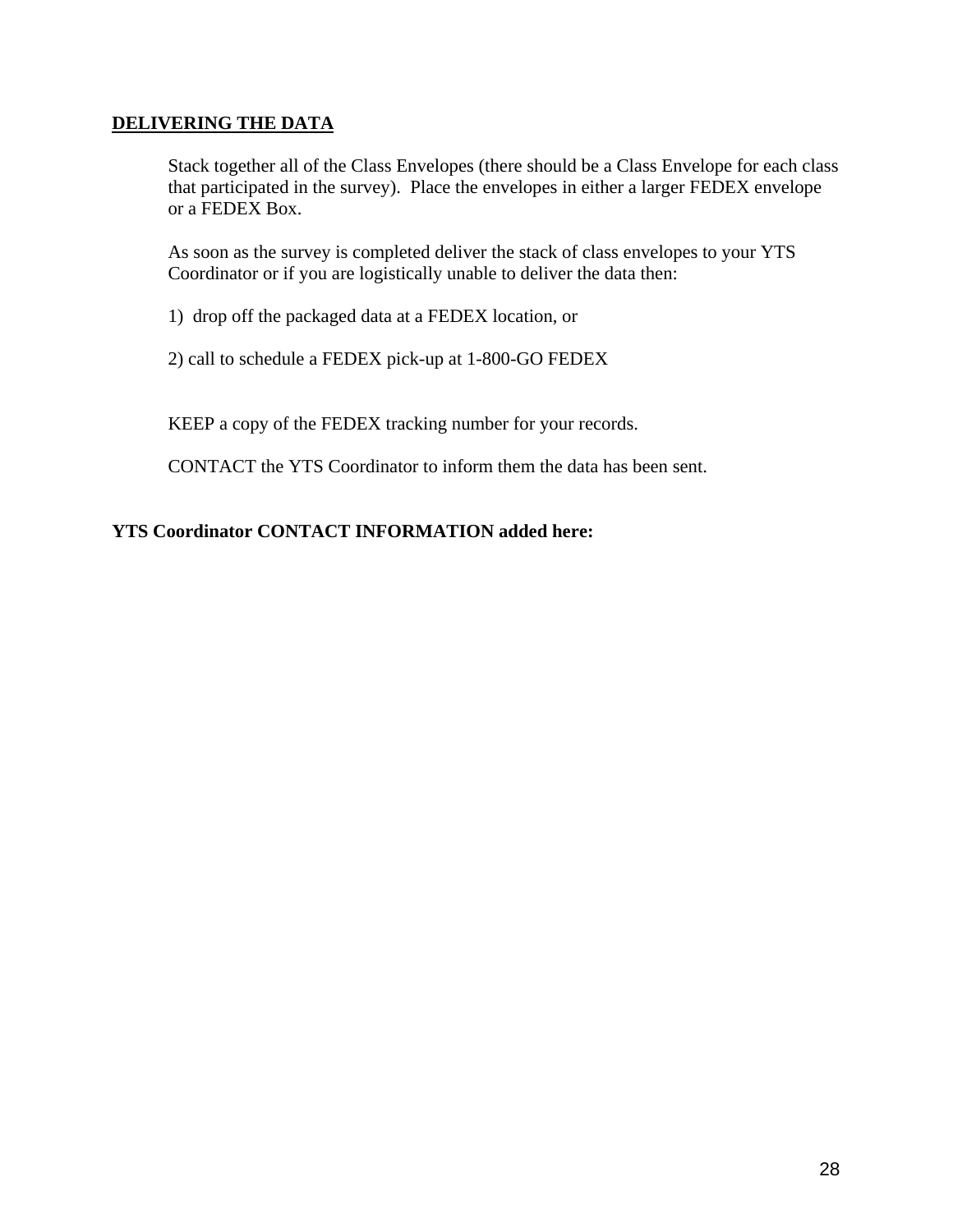# Analyzing the Data

Your YTS results will be of great interest to many people in your state. Students, parents, school administrators, policy makers, and the general public will find the results relevant and useful. Your survey results should be of special interest to persons developing policies and programs for your tobacco prevention and control program.

**Review your data.** You will receive a package from CDC/OSH with the following materials:

- A set of detailed and summary tables for each question by sex, age, and grade
- A diskette with your data
- A description of the sample and weighting procedures plus school and student response rates

CDC/OSH will be happy to help you with any additional analysis you may want to do.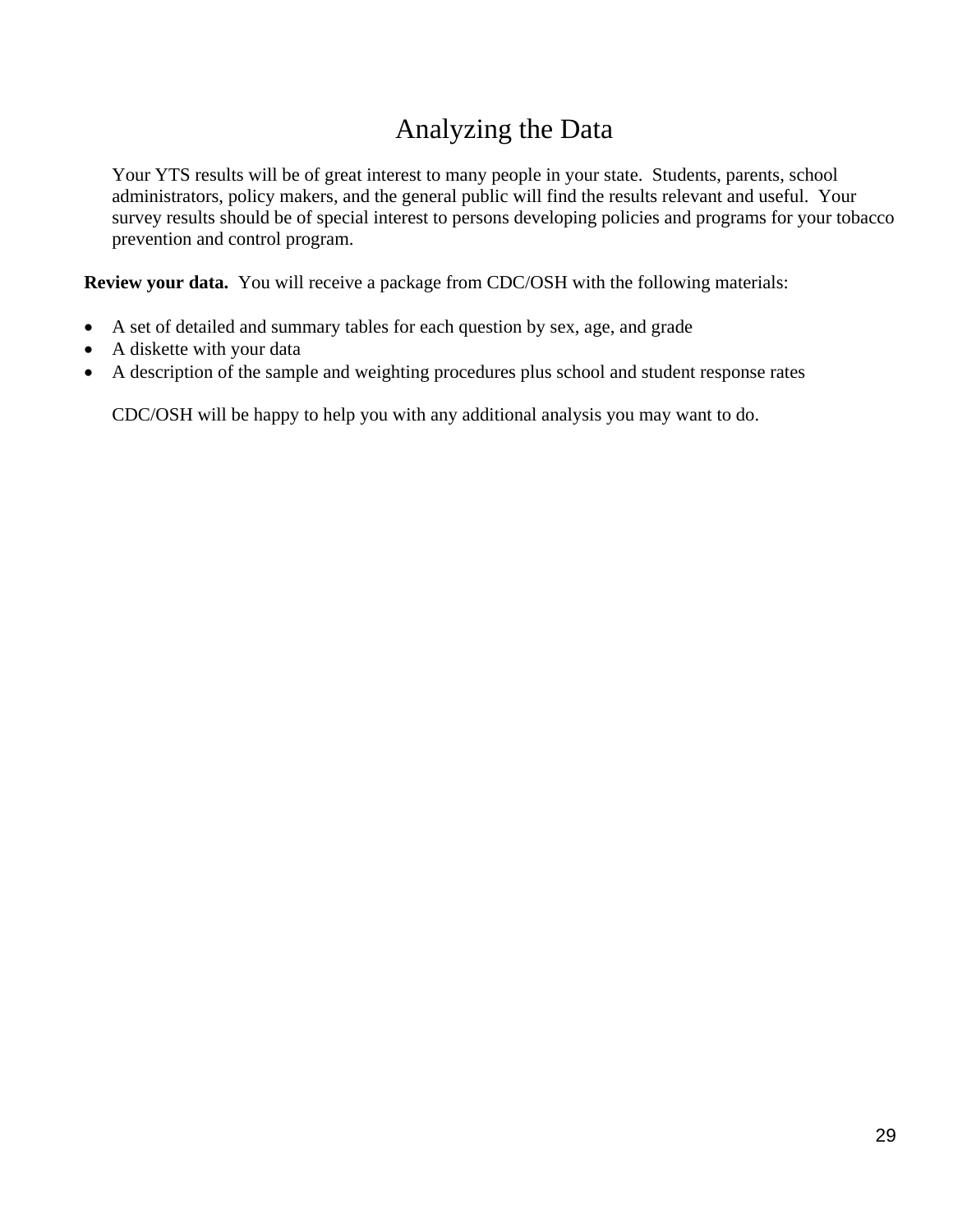# YTS Frequently Asked Questions and Answers

#### **Q: Why is the survey being done?**

- **A:** The Youth Tobacco Survey (YTS) is designed to enhance our states capacity to design, implement, and evaluate the youth component of our Tobacco Prevention and Control Program. The YTS will provide data that was previously not available for students in grades 6-12 with respect to: prevalence of tobacco use (cigarettes, smokeless tobacco, cigars, and pipes), exposure to environmental tobacco smoke (ETS), minors' access and enforcement, knowledge and attitudes, media and advertising, school curriculum, and tobacco use cessation.
- **Q: We already have the YRBS data on smoking. Why do we also need the kind of data provided by the YTS? Is this really necessary?**
- **A:** There are a number of distinctions between the YTS and the YRBS: 1) YRBS covers grades 9-12. The YTS covers grades 6-12. The data collected from the nine states that previously conducted the YTS show high levels of tobacco use for students in grades 6-8. 2) The YTS includes 64 tobacco related questions; the YRBS has only 12. The additional questions in the YTS cover prevalence, media and advertising, cessation, knowledge and attitudes, environmental tobacco use, school curriculum, enforcement and minors' access. All of this information is needed for surveillance and evaluation of a Tobacco Prevention and Control program.

### **Q: What is the sample size?**

**A:** Statewide, approximately 3,000 students will be selected to participate in the Youth Tobacco Survey (YTS).

#### **Q: How are schools and students selected?**

**A:** The YTS is implemented utilizing a 2-stage sample design: 1) schools are selected with a probability proportional to enrollment size, 2) from each selected school 2-3 classes are selected to participate.

#### **Q:What grades are included?**

**A:** The YTS will be administered to students in grades 6 through 12. This includes students from schools with any combination of grades 6 -12 (K-6, 6-8, K-12, 7-9, 9-12, etc.).

### **Q: How long does it take to fill out the questionnaire? Is there some sort of physical test?**

**A:** One class period is needed for administration of the self-administered questionnaire. It takes approximately 10 minutes for the survey administrator to distribute survey materials and read directions to the students. It then takes approximately 35 minutes for students to record their responses. The questionnaire contains approximately 64 multiple choice questions. No physical test or exam is involved.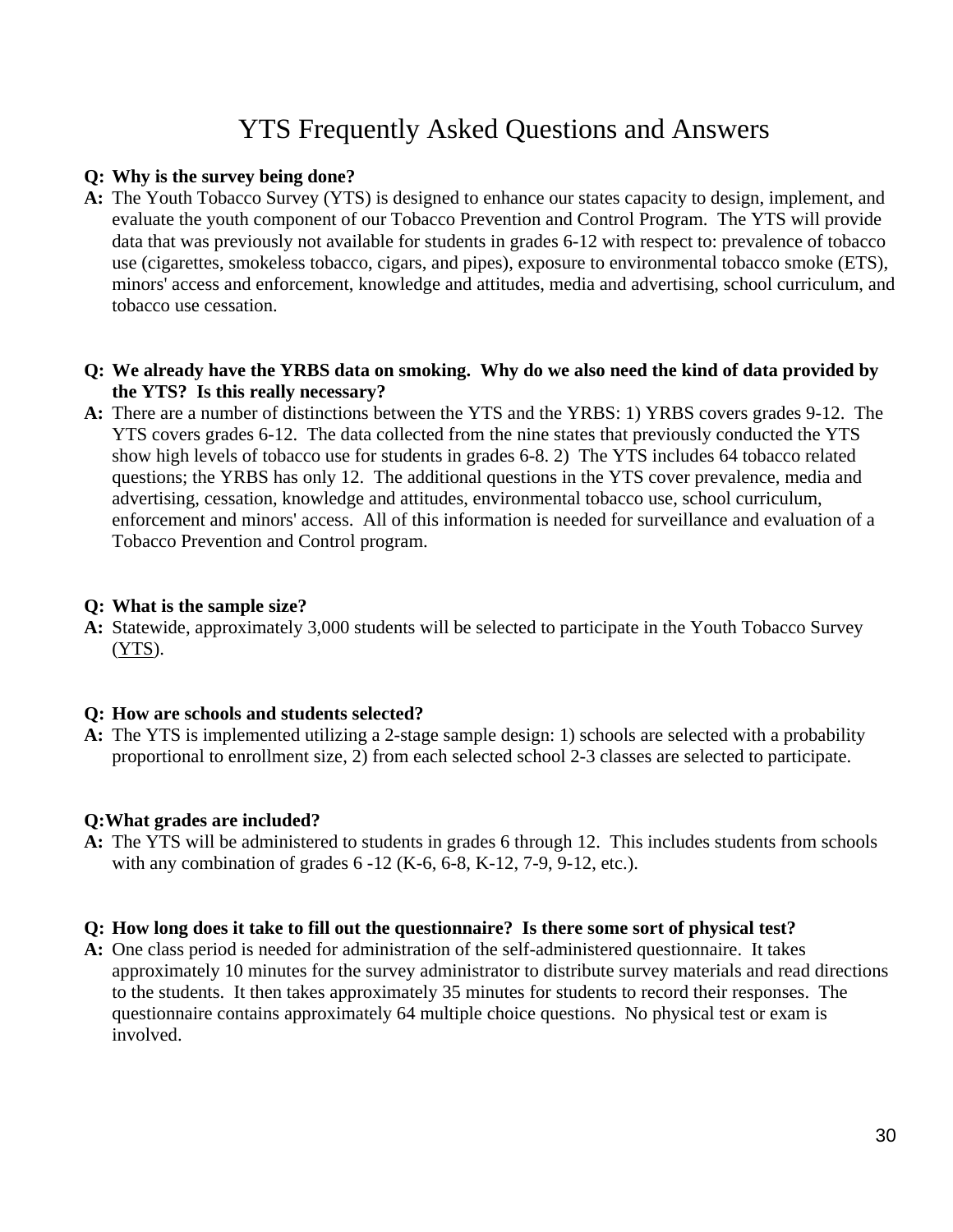#### **Q: Are sensitive questions asked?**

**A:** No. All questions on the survey relate to student's attitudes, behaviors, and knowledge about tobacco use, intent to use, exposure to tobacco use, and exposure to tobacco marketing/ advertising.

### **Q. Is student participation anonymous? How is student privacy protected?**

**A:** Survey administration procedures are designed to protect student privacy and allow for anonymous participation. Students submit an optically scannable answer sheet, containing no personal identifiers, which is then placed in a large box or large envelope. Published reports do not include names of participating counties, cities, school districts, schools, or students.

### **Q: Is this survey voluntary? What if school districts, schools, or students do not choose to participate?**

**A:** Participation in the YTS is voluntary. However, to develop accurate baseline national estimates of tobacco use and intent to use tobacco among adolescents, participation rates must be high. Selected schools and students cannot be replaced. The goal is to achieve 90 to 95 percent participation by selected schools and students.

#### **Q: Where can additional information be obtained?**

**A:** To obtain additional information about the YTS, contact . . .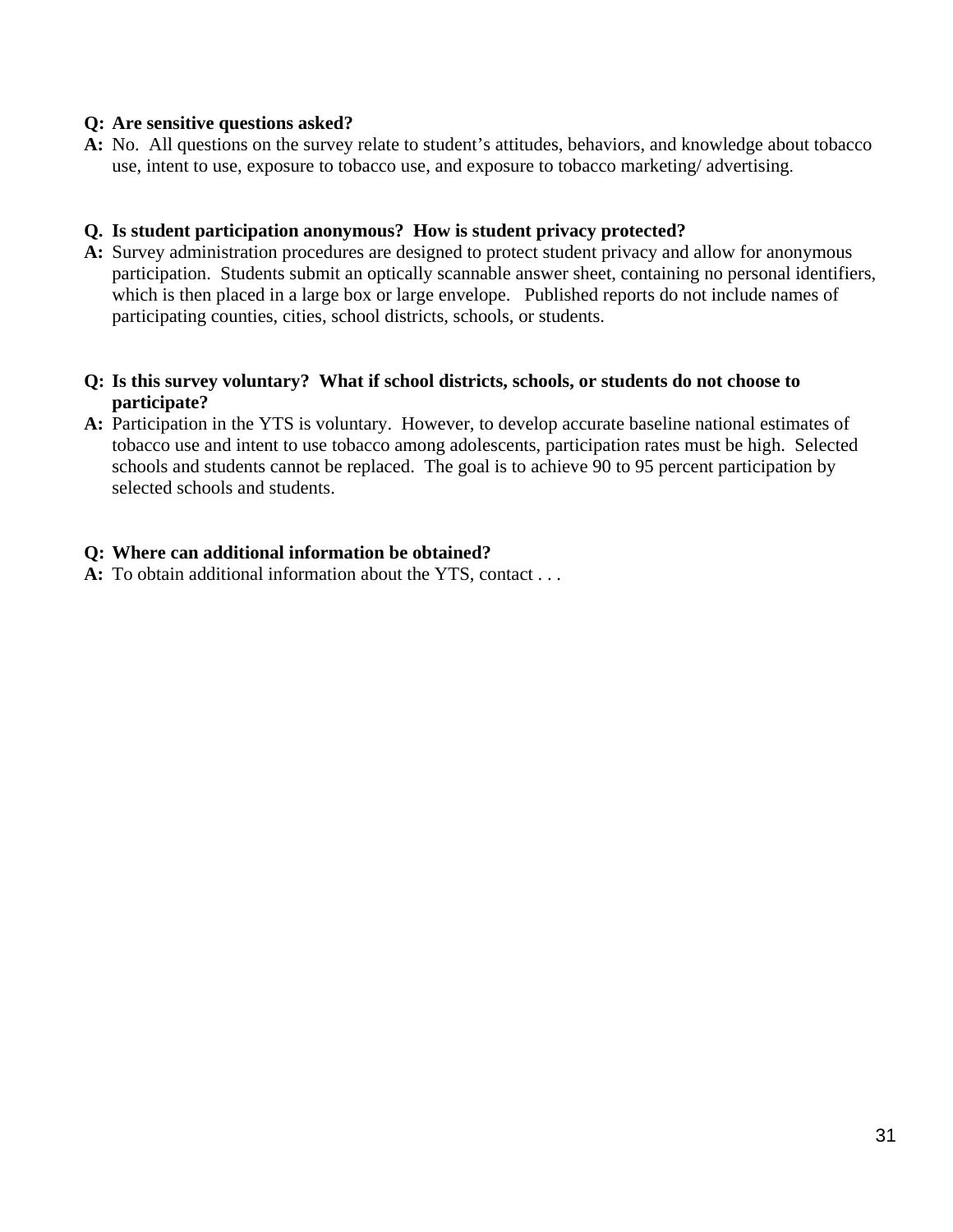# SAMPLE LETTER OF SUPPORT

DATE: [date]

TO: [official of school department/district]

- FROM: [name] NOTE: A high ranking official would be best. [title] [health office]
- SUBJECT: The [state] Youth Tobacco Survey

ACTION REQUESTED: Administration of the [state] Youth Tobacco Survey on [date]

On [date], the [name of the health office] will be coordinating administration of a Youth Tobacco Survey in [state] for youth in grades [6-8, 9-12]. Students in randomly selected schools throughout [state] will be asked to participate in this important survey. One or more schools in your district were randomly selected as part of a state-wide sample.

It is imperative that the state of [name] obtains baseline data on the knowledge, behaviors, and attitudes toward tobacco and an assessment of other influences that might make a youth susceptible to tobacco use in the future. The YTS was developed by the states with assistance from the Centers for Disease Control and Prevention. The survey information is essential for measuring the effectiveness of tobacco prevention and education programs. *This information will not be used to make comparisons between schools or school districts in [state].* 

To minimize the impact on schools' instructional programs, only a small number of classes will be randomly selected in each identified school. The survey should take only 30-45 minutes to complete and anonymity will be protected. A copy of [state's] YTS questionnaire is included for your reference.

A member of the [state] Youth Tobacco Survey Team will be contacting each school to confirm their participation. Once confirmed, the survey team will work with them to schedule a time for survey administration.

Your support and endorsement of this survey will expedite this extremely important effort. If you have any questions, please feel free to contact [name, office, and telephone number].

[name]